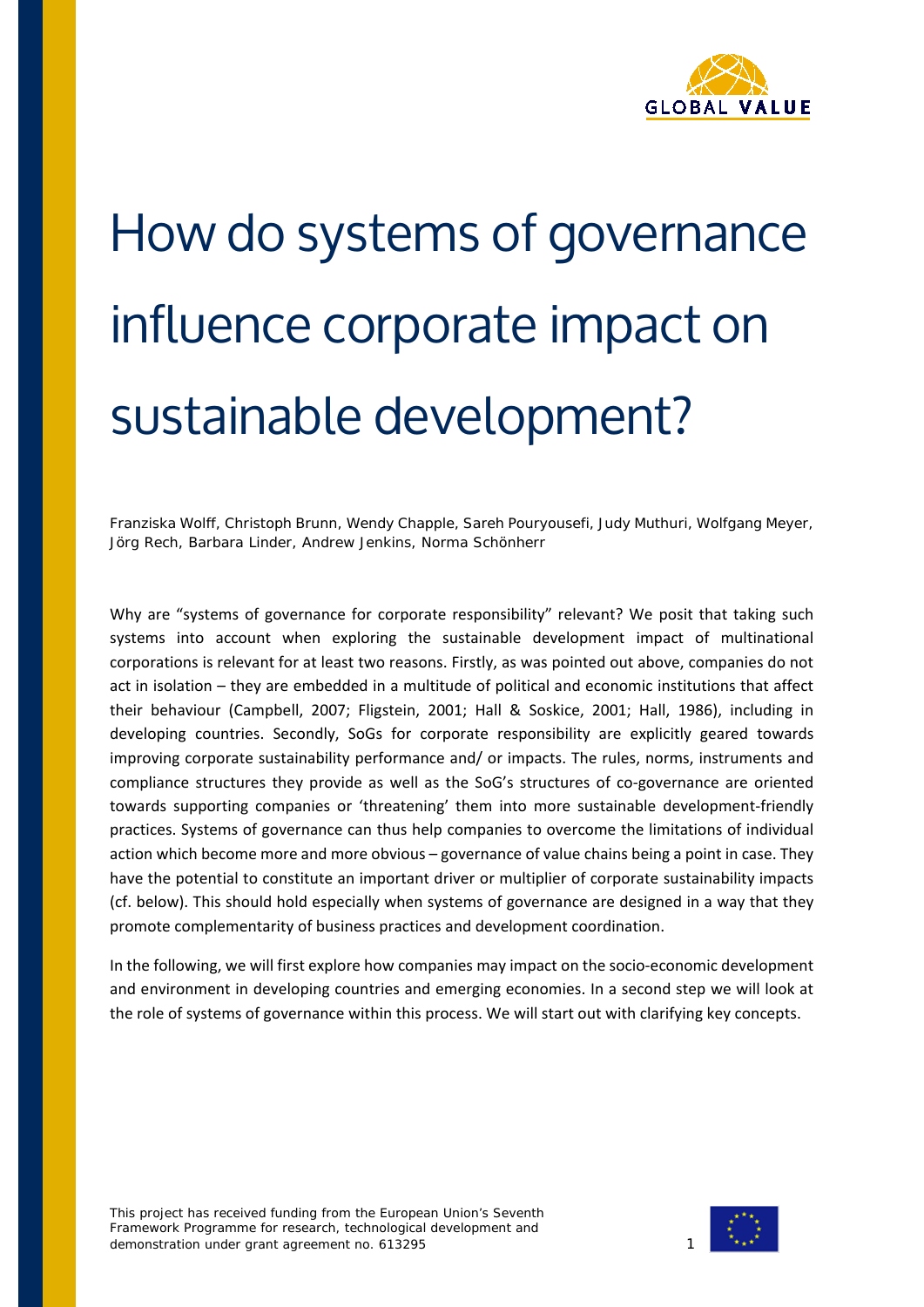

## Systems of governance and corporate impacts on sustainable development

Systems of governance for corporate responsibility may address all four dimensions of corporate responsibility elaborated above: they may aim at stimulating

- a) public policy dialogue, advocacy and institution building for a more sustainable development;
- b) philanthropy and community projects (in our case: within host countries);
- c) the rendering more socially or ecologically responsible of core business operations and value chains;
- d) the development of new business models for solving social/development and environmental problems (inclusive business, social business, bottom of the pyramid, shared value etc.).

Ultimately, systems of governance aim at changing corporate impacts. By corporate impacts we mean the social, economic and environmental effects occurring *outside the company* (i.e., in the society, economy, environment) that can be traced back to a corporation along the value chain of its products. For our purposes, we are interested in the impact of MNCs that occur in developing countries or emerging economies. Such impacts result from changes in corporate strategy (outputs) and subsequent changes in corporate practices (outcomes) (Barth & Wolff, 2009, pp. 15–17; Skjærseth & Wettestad, 2009, pp. 31–34). [1](#page-1-0)

Outputs are the strategic decisions of companies dedicated to issues they are committed to ('what companies decide'). Examples include a company's vision on role in society, its commitment to the Global Compact principles or human rights more particularly, its diversity policy, its growth or sustainability strategy. Once an output is implemented and leads to changes in corporate practices we speak of 'outcomes'.

Outcomes ('what companies do') may occur within the respective issue area and for the whole company. Examples are the pursuing of new product areas as a result of the growth strategy; the greening of the production process as result of the sustainability strategy; changes in staffing as result of the diversity policy. Typically, an output triggers a whole series or 'cascade' of subsequent outcomes. For instance, the greening of the production process as result of a company's sustainability strategy may include the adoption of an environmental management system (outcome I) and the subsequent implementation of energy efficiency measures (outcome IIa), energy saving measures (outcome IIb) and a substitution of fossil energy by regenerative energy in production processes (outcome IIc). An outcome of the third 'order' would be reductions (resulting from outcome IIa+b) in the absolute consumption of energy (outcome III).

A specific type of outcome is changes in firm-level competitiveness. Competitiveness at the level of firms (as opposed to sectoral or regional-level competitiveness) has been defined as the ability for the firm to compete successfully in a given business environment (Porter, 1985, 1990). Competitiveness at

i,

This project has received funding from the European Union's Seventh Framework Programme for research, technological development and demonstration under grant agreement no. 613295 2



<span id="page-1-0"></span><sup>1</sup> Output and outcome can be subsumed under "corporate performance".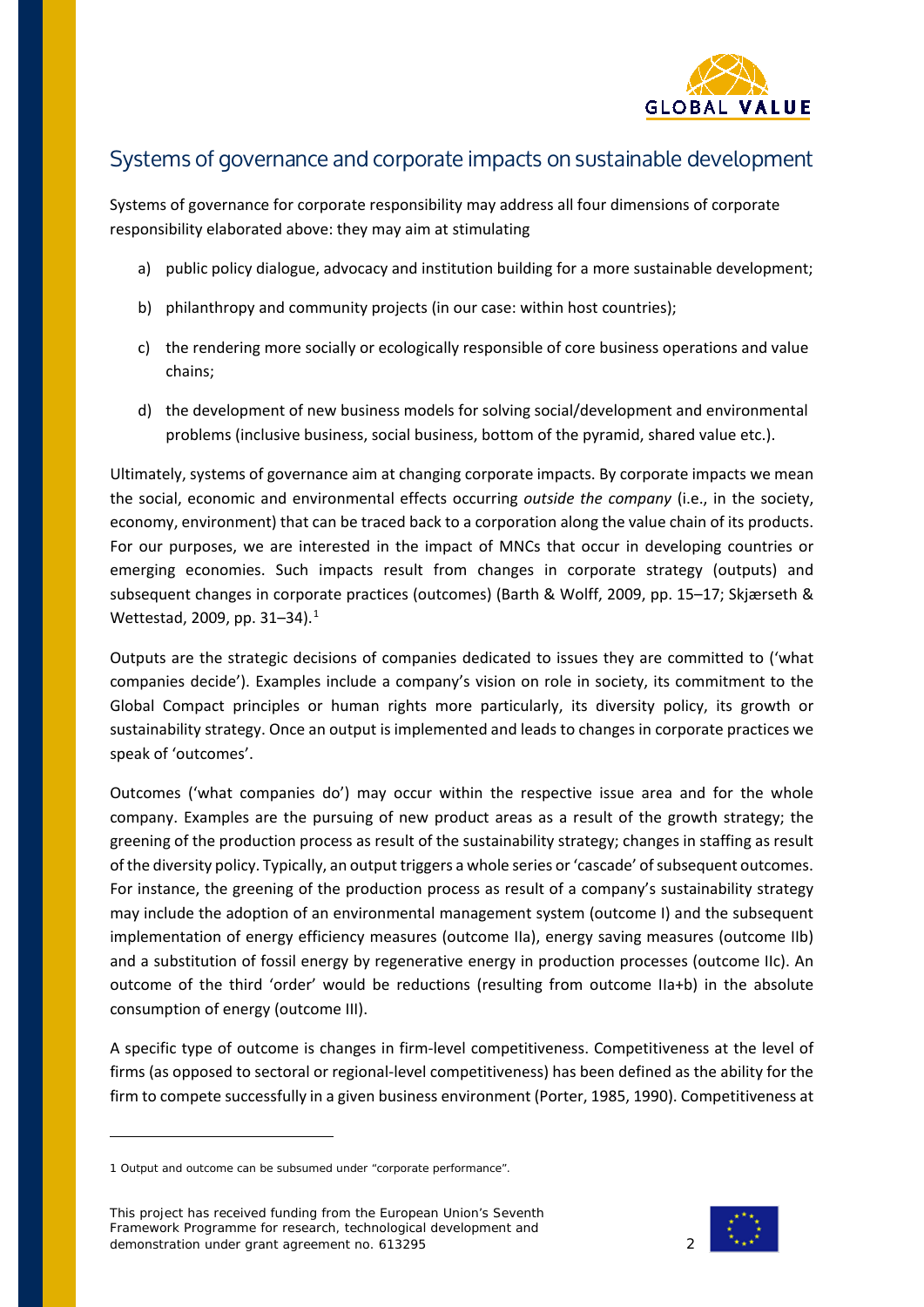

the firm level is associated with productivity and efficiency growth and is a function of the nature of the business environment in which firms and industries emerge (Porter, 1998a). Firms will either choose to compete on quality and/or other forms of product differentiation or on price. Alternatively they will they can position themselves in a niche. Competitive advantage is superior economic value creation (Peteraf & Barney, 2003). This translates into comparable quality at lower prices, or quality differential at similar prices. Firm-level competitiveness is a cross-cutting outcome, i.e. can be triggered by diverse strategic decisions (outputs) which may pertain both to core business questions and to sustainable development issues (in the latter case, we speak of "the business case of CSR"). Furthermore, firm-level competitiveness is a multi-causal and cumulative outcome which emerges as a combined effect of various factors, including factors *external* to the company such as the strategic positioning of competitors, network and cluster building, development of consumer demand, sociotechnological innovations etc.. Finally, when it comes to the adoption and implementation of responsible business practices, the expectation to increase firm-level competitiveness is a strong driver which merits further attention later in this paper (see Section [4.2\)](#page-13-0).

Impacts(i.e., the results of outcomes) may pertain, for instance, to the production process, the product portfolio, specific operations, projects, investments etc.. An example of positive environmental impacts would be reductions in greenhouse gas emissions, induced by the above mentioned outcomes (I-III) and output. An example of positive social impacts would be improvements of the health status of the local community, induced by good working conditions for employees at supplier companies as well as by the MNC's local engagement to build up an effective health infrastructure. Positive economic outcomes include increases in host countries' competitiveness. We define (sustainable) competitiveness at national level, in line with the Global Competitiveness Report, as the "set of institutions, policies and factors that make a nation remain productive over the longer term while ensuring social and environmental sustainability " (WEF, [2](#page-2-0)014, p. 55).<sup>2</sup> Such a productivity-oriented definition "stresses the importance of synergies among firms and between firms, markets, and government and, above all, the crucial role of well-functioning institutions" (Zinnes, Eilat, & Sachs, 2001, p. 316). For our purposes, the sustainability dimension of the definition is relevant as well.

Generally, corporate impacts can be *negative* as well as *positive*. The aim of responsible business conduct is to foster positive impacts and avoid or reduce negative ones, though such success is not guaranteed. Impacts can be *intended*[3](#page-2-1) or *unintended* (side-effects).

Depending on the distance and intermediate steps between MNC practices and the realisation of impacts, the degree of influence companies are able to exercise, and the place where impacts are realised in the value chain (network) we can distinguish different types of impact, including:



<span id="page-2-0"></span><sup>2</sup> In line with various critics (Krugman, 1994, p. 34; Porter, 1990, p. 71; Strange, 1998, pp. 101–114), we thus follow a 'productivity view' which locates the sources for a country's standard of living mostly in its own domestic performance, expressed in productivity measures of an economy, rather than a 'market-share view' which emphasizes a country's performance on international markets. The latter has been most prominently proposed by the OECD which defines national level competitiveness as the degree to which a country can, "under free and fair market conditions, produce goods and services to meet the test of international markets, whilst simultaneously maintaining, and expanding the real incomes of the people over the longer term" (OECD, 1992).

<span id="page-2-1"></span><sup>3</sup> In the case of negative impacts one may prefer to speak of 'accepted' rather than 'intended (negative) impacts'. However, it is important to recognize that there can be intentionality in the case of negative impacts as well.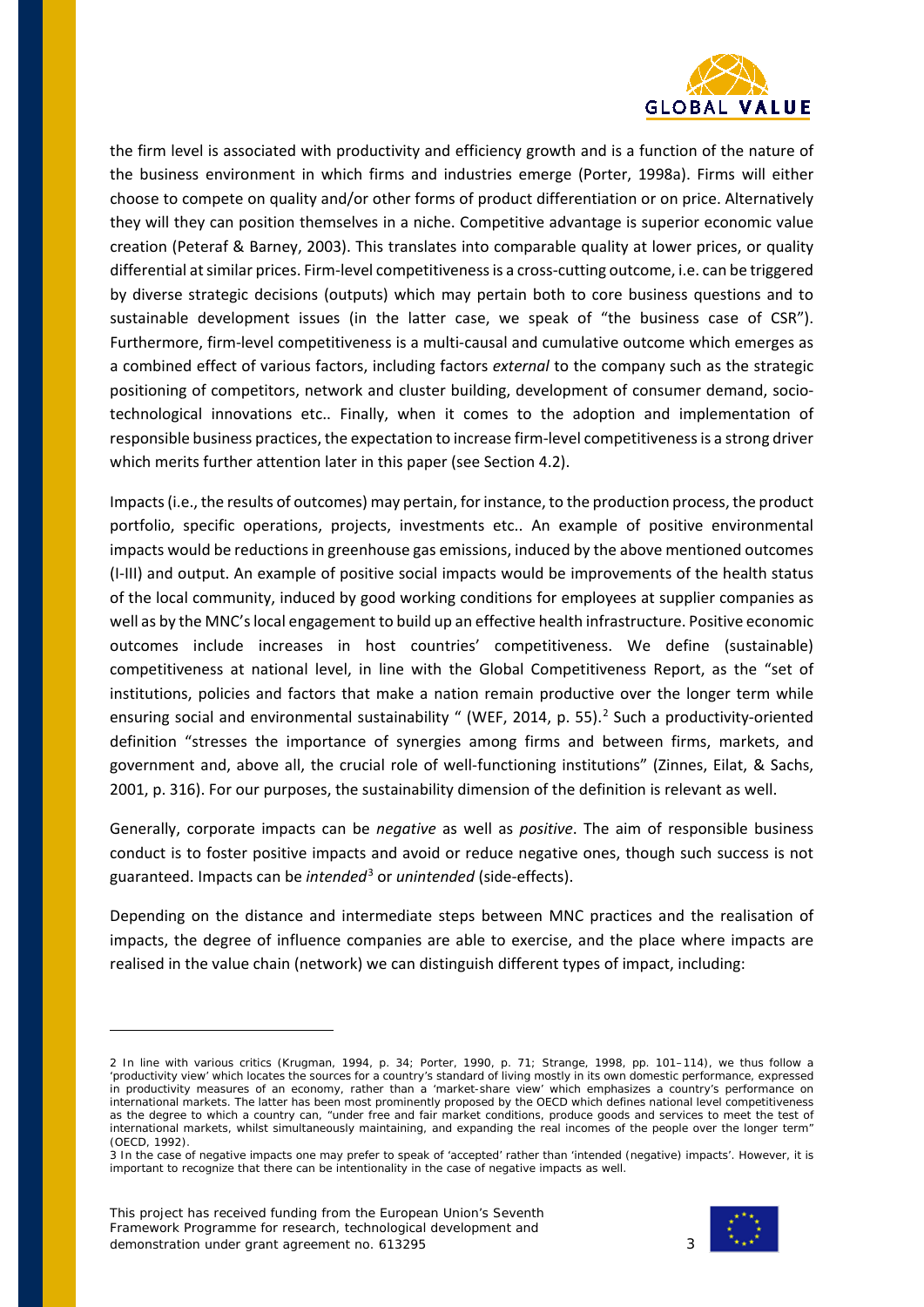

- Direct and indirect impacts
- Cumulative and shared impacts
- Upstream and downstream impacts
- Intended and unintended impacts

# Pathways of corporate impact on sustainable development

Impacts are realized along more or less complex causal chains, which we call pathways of impact.

A comprehensive understanding of sustainable development (especially in stakeholder/networkoriented and systemic approaches to impact) would imply that there can be no single blueprint and no single trajectory towards assessing/enhancing the contribution of business to development. This is due to the occurrence of system-immanent trade-offs between the dimensions of sustainability and the context-dependency of pathways.

The value chain – including the MNC's own processes – can be seen as the primary mode of delivering global responsibility for MNCs operating in a development context (see e.g. EU definition of RSCM and ISO 26000 understanding of responsible supply chain management and the conceptualisation of responsible supply chains in a global governance context of Scherer & Palazzo, 2011).

This is because the value chain (network) of a company can be viewed as its primary sphere of influence, i.e. the larger system within which impact pathways can be mapped in a useful way and in which MNCs disposes of a certain power to instigate systemic change.

There are at least five general pathways of impact along the value chain, taking into account positive and negative impacts (it should be noted that these are not mutually exclusive):

- Direct local impacts of business operations are caused by production facilities, mines, plantations, power plants, etc.
- Direct local impacts of corporate philanthropy and community investments are caused by donations, projects, or programmes that are not directly linked to the core business of an MNC (e.g. philanthropy, corporate volunteering, sponsoring, etc.). As many companies run such initiatives and often report about them, they are rather easy to access.
- Indirect local impacts are a sort of "second round effect" of the previous two pathways of impact. While, for example, a company creates a certain number of jobs by building a new production facility, a much higher number of local inhabitants will benefit from the income that is generated. Indirect local impacts can be taken into account by calculating multiplier effects based on regional, national, or sectoral data.
- Impacts upwards the value chain are caused by decisions of MNCs, but can be found at their suppliers' premises. An MNC's power to influence is strongest in those nodes of the chain/network directly linked to the focal company, first tier suppliers and distribution centers

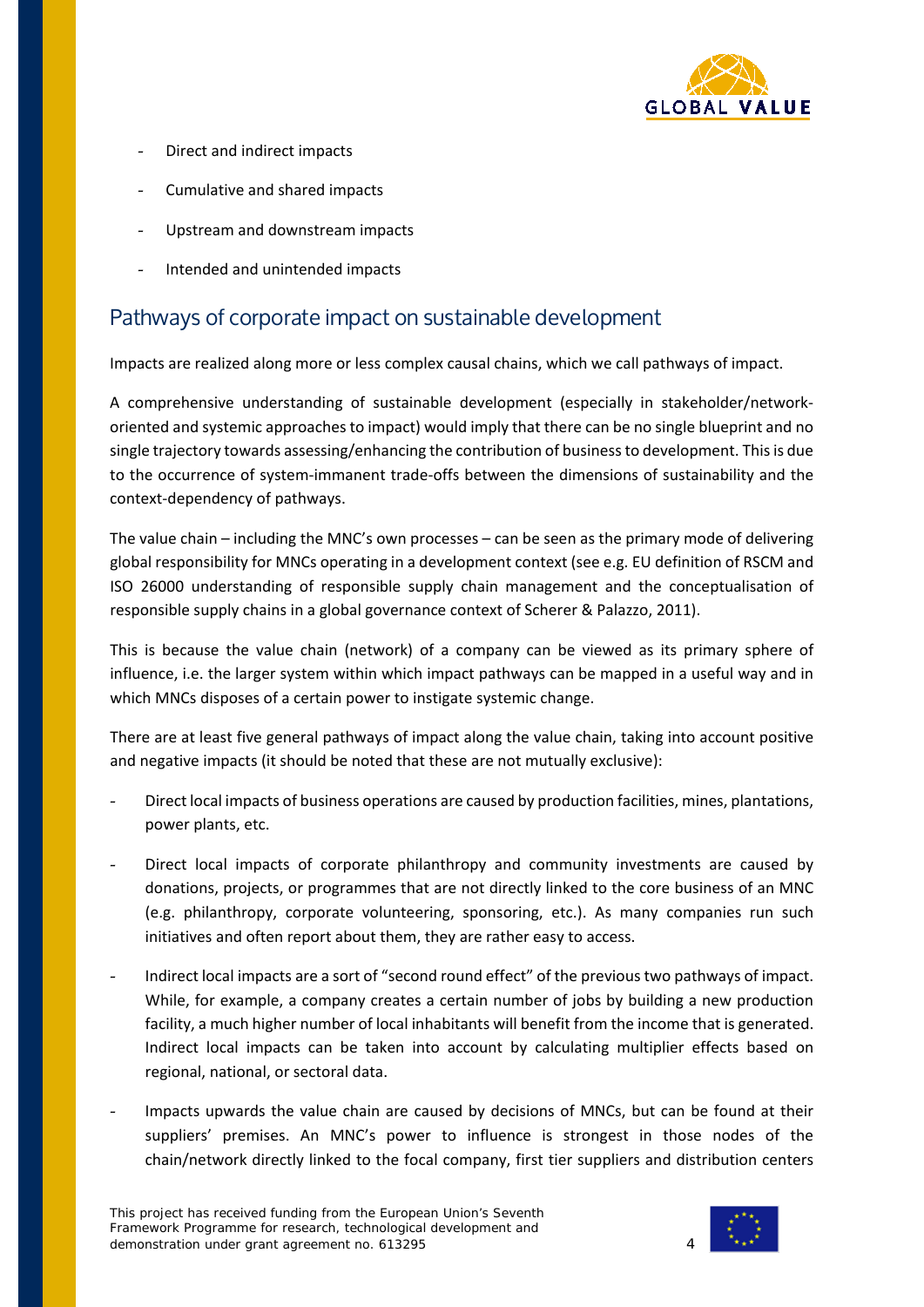

(e.g. through formalised contractual relationships) and decreases incrementally the farther upstream or downstream one goes.

Impacts downwards the value chain are caused in the phases of further processing, sale, use, recycling, recovery, and disposal of the product of an MNC. Therefore, decisions and practices of industrial users, end-consumers, and actors involved in waste management are decisive for managing these types of impacts.

Identifying pathways of impact is of major relevance to responsible business practices – without knowing how a societal, economic or environmental state is related to corporate conduct it is hard to decide how the company's practices need to change in order to improve the situation. However, trying to capture all possible impacts for all nodes of the value chain (network) is neither feasible (too high a level of complexity) nor useful for companies to enhance their contribution to global development (no strategic guidance). Instead, there is a need for scoping those nodes and issue areas, where business impacts are likely to be substantive.

## The influence of systems of governance on corporate impact

How can systems of governance stimulate or increase MNC's positive impact on global development issues?

To start with, we need to be aware of the fact that governance structures can *directly* affect only corporate policies and practices, not corporate impacts. Impact will *indirectly* result from changes in corporate practices.

Second, we will need to break up the influence of a SoG into systemic influences of the whole SoG and more specific influences of individual SoG elements, specifically instruments.

Here, we can differentiate various causal mechanisms by which a SoG instrument aims to influence corporate practices. For instance, a SoG can:

- shape societal values by norm and rule setting
- help MNCs and stakeholders to develop a shared understanding of issues and frame specific practices as legitimate or appropriate, including trough increasing the interaction in actor networks
- provide technical information (e.g. on legal requirements, best practices) and platforms for knowledge exchange to stimulate the uptake or improve the implementation of responsible practices
- specify procedural requirements for the implementation of responsible practices within the company pertaining to, for instance, the allocation of roles, the building of capacities for the implementation of practices, or the verification and measurement of performance
- provide technical and organisational infrastructures

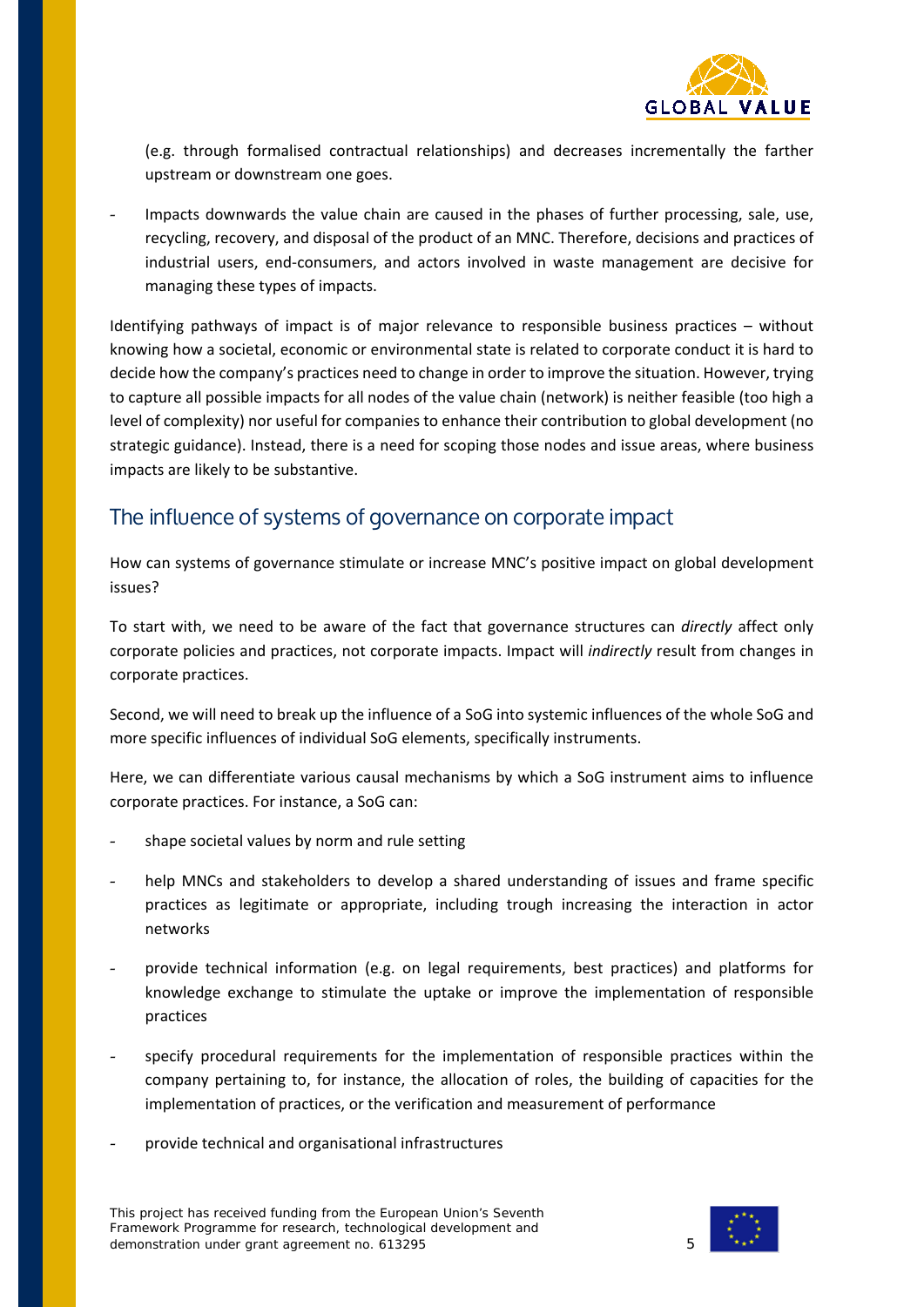

- provide (monetary or non-monetary) incentives or disincentives for the uptake/ (enforced) implementation of responsible business practices
- regulate corporate practices (e.g. by prescribing or prohibiting certain practices, or by defining standards)
- monitor and verify compliance and deal with non-compliance, e.g. through a complaints procedure
- others

The influence of a SoG on corporate sustainability practices can then also be related to the pathways of corporate impact schematized above. That is, we can look at *where* a SoG instrument tries to influence corporate practices: with regard to an MNC's core business operations, its community investments, its local impacts, upward or downward its supply chain.

# What are enablers and barriers of systems of governance for corporate responsibility?

There is an ample literature on enablers and barriers of corporate sustainability impact in developing country contexts on the one hand and on that of institutional arrangements on the other. Within these literatures, different approaches exist that tend to focus on particular determinants. Very roughly, for instance, rationalist forms of institutionalism (such as "actor centered institutionalism", cf. Mayntz & Scharpf, 1995; Scharpf, 1997; see also Ostrom, 1999) emphasise that (boundedly rational) actors (Simon, 1957) comply with norms and rules based on coercion, 'credible threat', cost-benefitcalculations and/ or material incentives within the given system of governance, socio-economic setting and structural context. In contrast with this, a cultural perspective on institutions as it is endorsed by sociological institutionalism and institutionalist strands of organisational theory (Christensen, Lægreid, Roness, & Rovik, 2007; DiMaggio & Powell, 1991; March & Olsen, 2005) highlights the role of routine behaviour and of practices that are perceived as culturally appropriate (rather than as utilitymaximising) in the respective setting (March & Olsen, 1989). This approach also deals with multiple problem framings, ambivalences of goals, conflicts of values, uncertainties of knowledge, complex system dynamics and path dependencies (Voß, Bauknecht, & Kemp, 2006). A network perspective on governance focusses on the dynamics within networks as self-regulating, pluricentric entities of autonomous, yet interdependent actors that engage in the regulation of societal problems and conflicts (Börzel, 1998; Klijn & Koppenjan, 2000; Sørensen & Torfing, 2007). Finally, a power perspective as it is underwritten by resource dependence theory (Pfeffer & Salancik, 1978) or political economy approaches (Humphreys, Lai, & Sculli, 2001) emphasises the role of (bargaining) power and of asymmetries within organisations and networks (including value chains) as context within which CSR strategies are developed, implemented and potentially contested.

Based on the described (as well as further) approaches, the following categories of success factors and barriers can be differentiated:

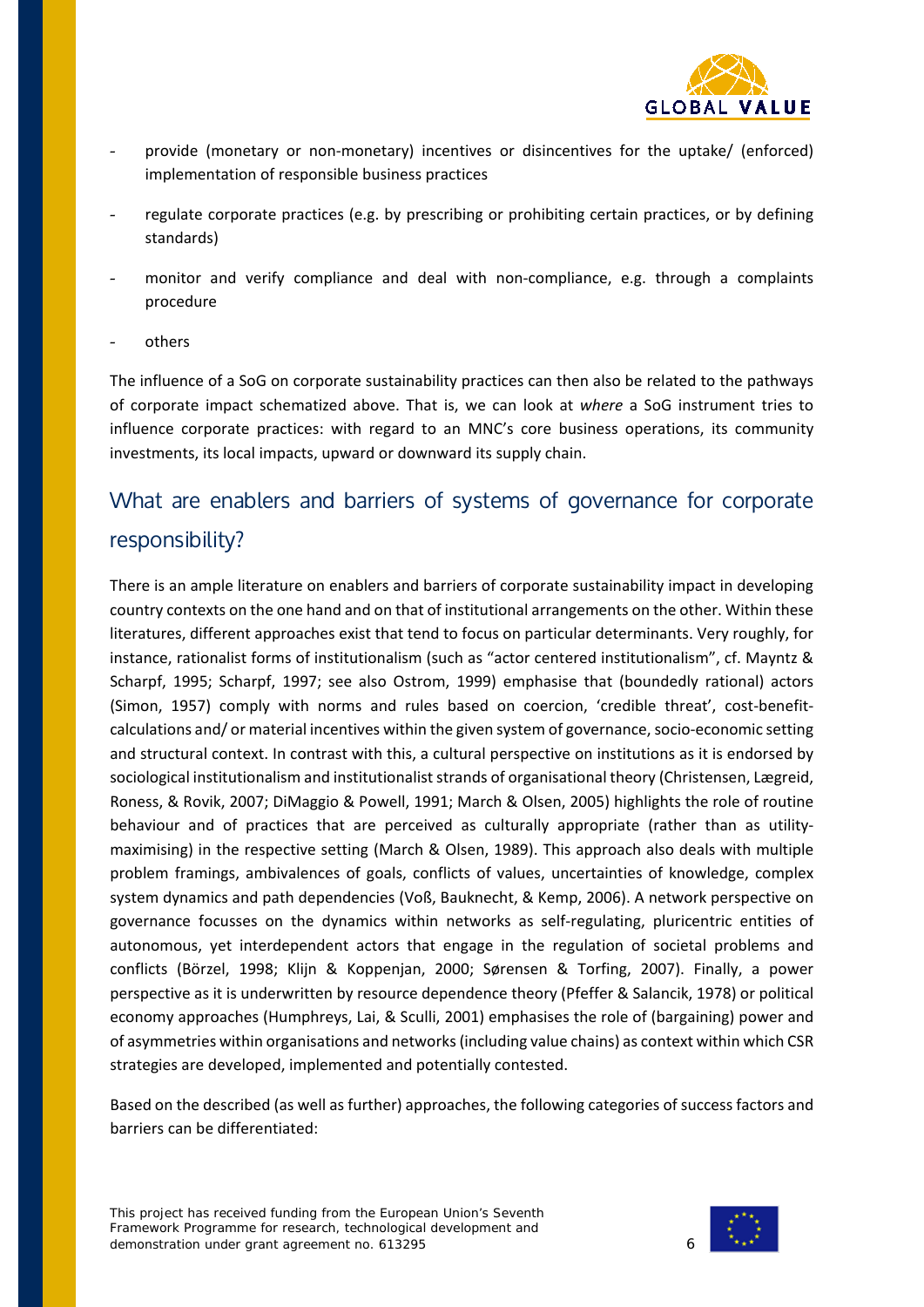

- The *design* of the system of governance and/or CSR instrument: This includes ambitious targets, stringent (including mandatory) obligations, tangible incentives to comply with these, credible control and sanctioning mechanisms as well as aspects particularly relevant in a development context such as provision of access to resources for capacity development and tailoring to local needs (Beisheim, Liese, Janetschek, & Sarre, 2014; Hönke & Thauer, 2014; Maon, Lindgreen, & Swaen, 2009; Seitanidi & Crane, 2009; Viganò, Wolff, & Nicolai, 2009). In a process perspective, the legitimacy of the design process (e.g., the involvement of relevant actors) is relevant with regard to the endorsement and ownership of the SoG/ its instruments by a multitude of stakeholder types (Beisheim et al., 2014; Marin & Mayntz, 1991).
- The *implementation* process within the company and its supply chain. Within the company, this process is influenced by such factors as corporate strategy and organisation, including hierarchical executing, monitoring and sanctioning of SoG implementation within the MNC; a broad communication of norms, rules and practices; organisational culture; and the involvement of societal stakeholders into the implementation process (Boasson & Wettestad, 2009; Eccles, Ioannou, & Serafeim, 2012; Galbreath, 2006; Kakabadse & Kakabadse, 2007; Linnenluecke & Griffiths, 2010; S. Maas & Reniers, 2014; Park, Chidlow, & Choi, 2014; Pohl & Tolhurst, 2011; Thauer, 2013; Wolff, 2009). Within supply chains, both the power of MNCs to set and enforce the SoG's standards as well as the support they lend to suppliers play a role in the creation of sustainability impact (Altenburg, 2006; Crook & Combs, 2007; Frohlich & Westbrook, 2001; Gereffi, Humphrey, & Sturgeon, 2005; Seuring & Gold, 2013; World Bank & IFC, 2003).
- The *context* in which MNCs operate. This includes, firstly, the business context, such as customer and consumer demand, intensity of competition within the sub-/sector or market in question, exposure to sustainability risks as well as market opportunities arising from the promotion of sustainability, sustainability conditions tied to the access to capital, best practices and corporate expectations within the sector that may create 'mimetic pressures' for others to imitate, or the existence of platforms that foster learning and a shared understanding of the (MDG-related) issues/ solutions, ideally along the value chain (Hoffman, 2001; Newell, 2001; Porter & Kramer, 2006; Ruggie, 2002; Steger, 1993). Secondly, systems of governance for corporate responsibility are embedded in a wider political-institutional context particularly of the host (and to some extent the home) countries which do not specifically aim at making corporate behaviour more responsible but certainly influence the effectiveness of corporate responsibility. Such context elements include the efficacy and stability of more issue-specific aspects like national education systems as well as more general factors such as property rights regimes or industrial relations, the judicial or political system and democratic oversight; the extent of the informal sector and blending of formal and informal institutions; the pervasiveness of corruption, constellations of 'patrimonial collusion' or illicit networks of politicians and (local and foreign) businessmen that de facto constitute 'shadow states' (Reno, 1995); the degree of social cohesion but also local traditions of charity and communalism (Börzel, Hönke, & Thauer, 2012; Börzel, 2013; Campbell, 2007; Kim, Amaeshi, Harris, & Suh, 2013; Pels & Kidd, 2012; Wiig & Kolstad, 2010).
- Characteristics of the *problems* or *issues* in question, such as their complexity, visibility and measurability, the degree of influence companies have over the issues and uncertainty about the

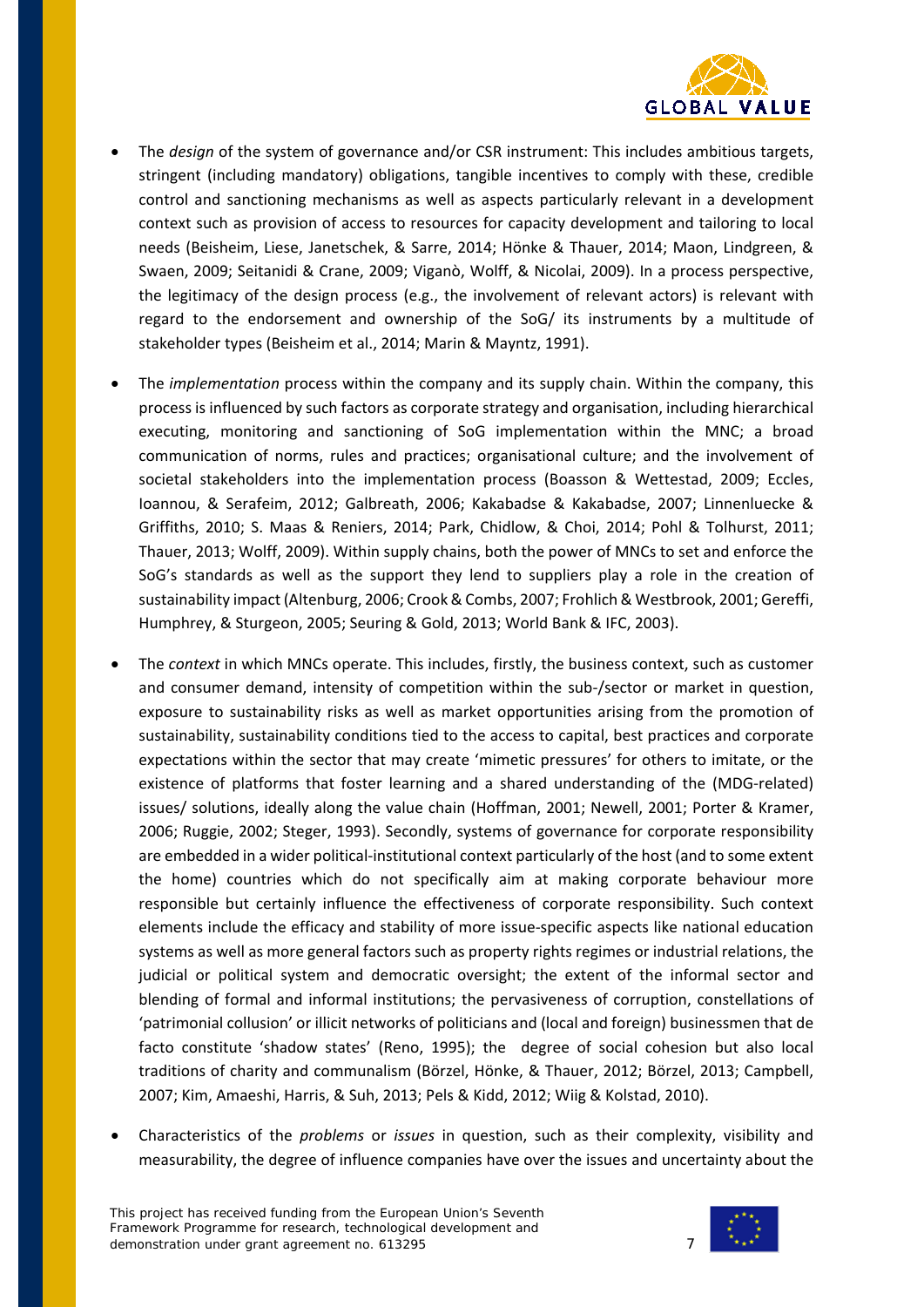

effects of interventions (Breitmeier, Underdal, & Young, 2011; Voß & Kemp, 2006; Wolff, Barth, Hochfeld, & Schmitt, 2009, pp. 295, 297)

From this set of factors influencing the success of systems of governance for corporate responsibility in stimulating MNCs' sustainable development impact, we develop further three assumptions, related to the SoG design and implementation process. We assume that the success of a system of governance varies directly with the degree to which the SoG

- promotes the complementarity of business practices with development co-operation;
- helps improving a company's as well as a host country's drivers of competitiveness;
- is coherent with, rather than conflicts with, its implementation context.

The assumed interrelations are depicted in Figure 3, which details the earlier Figure 2.

These three assumptions will primarily guide the empirical case studies to be carried out in Work Package 2 of the Global Value Project. Other potential success factors – as they are likely addressed in the literature overview – will also be taken into account to the extent that they deem relevant (on the basis of interviews and other data) for the specific case studies. This approach is consistent with a research strategy of 'abduction' which combines (goes back and forth between) inferences identified in the literature on the influence and success factors of institutions on corporate sustainability impact on the one hand, and inductive case study findings on the other.<sup>[4](#page-7-0)</sup>

The following sections will elaborate the three above propositions.



<span id="page-7-0"></span><sup>4</sup> Friedrichs & Kratochwil (2009) describe abduction as a strategy particularly fitting in contexts where we lack applicable theories (ibid, p. 709). 'We therefore start collecting pertinent observations and, at the same time, applying concepts from existing fields of our knowledge. Instead of trying to impose an abstract theoretical template (deduction) or "simply" inferring propositions from facts (induction), we start reasoning at an intermediate level (abduction)' (Friedrichs & Kratochwil, 2009, p. 709). They go on to explain: 'The typical goal of abduction is to enable orientation in a relevant field. It consists of mapping a class of phenomena to increase cognitive understanding and/or practical manipulability. (…) In some cases, it is possible to go beyond this and formulate a "grounded theory", or even some tentative causal hypotheses. But causal theory is not the gold standard of scientific success. Given the contingent nature of the social world, the best we can hope for in social science is contingent generalizations' (Friedrichs & Kratochwil, 2009, pp. 715, 716).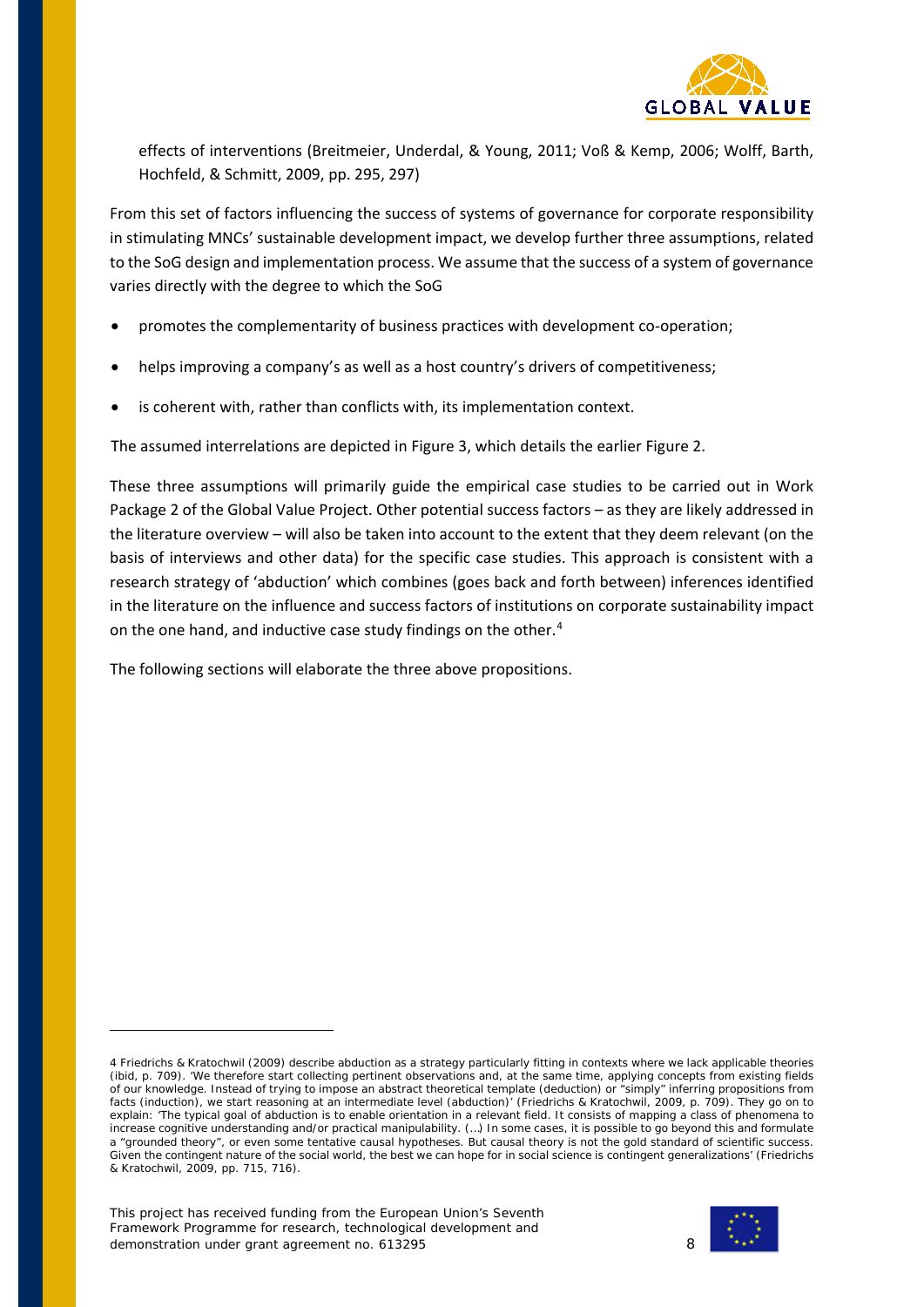





*Source: Authors.*

## Complementarity of business practices with development co-operation

We assume *the success of systems of governance in stimulating MNC's impact on sustainable development in host countries to vary directly with the degree to which the SoG promotes the complementarity of business practices with development co-operation*.

"Complementarity", once again, is defined here as absence of any form of clash, disparity or inefficiency between the development cooperation systems of state, business and civil society on the way to achieve the MDGs, SDGs or other global goals associated with sustainable development (Rech et al., 2014). Non-complementarity exists when the different development systems clash or exhibit disparities and inefficiencies on the way towards global goal achievement.

As Rech, Meyer, & Meyer (2014) describe, there are two key mechanisms to increase the likelihood of complementarity between business activities and development co-operation efforts by governments (ODA) and civil society aid: (negative/ positive) co-ordination among actors (at the micro-level) and institutional complementarity (at the macro-level).

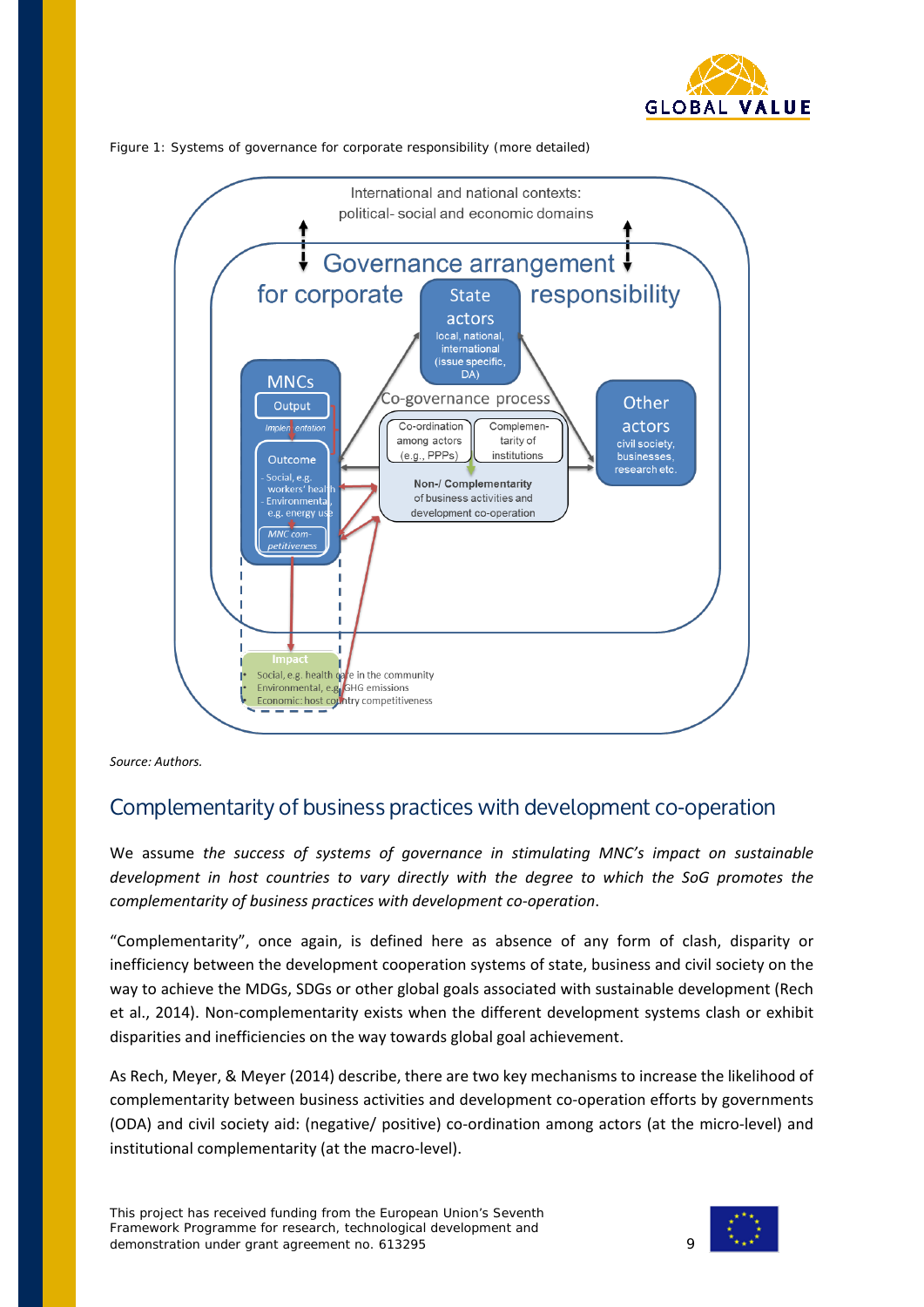

The micro-level mechanism, co-ordination of actors, involves the taking into consideration of development-related activities (including goals, strategies) by other actors, with or without direct communication between the actors. Negative co-ordination means that actors avoid that their activities clash with or make inefficient those of other aid actors, e.g. by violating the others' goals<sup>[5](#page-9-0)</sup> or undermining their means.<sup>[6](#page-9-1)</sup> To avoid such a clash and hence promote complementarity, the alignment of sustainable development efforts is required. For instance, negative co-ordination would imply that an MNC, when developing local philanthropy projects, takes into account the host country's sustainable development priorities (for instance, as published in a Five-Year-Plan). Another form of negative coordination to enhance complementarity is 'blended finance' programmes: these aim at "the complementary use of grants (or grant-equivalent instruments) and non-grant financing from private and/or public sources to provide financing on terms that would make projects financially viable and/or financially sustainable" (Mustapha, Prizzon, & Gavas, 2014). [7](#page-9-2) Positive co-ordination means that the different aid actors engage in the joint development of problem solutions. For instance, MNCs would engage in the direct exchange and planning of sustainable development activities within multistakeholder settings, be they local community committees or international roundtables on sustainable products/production. A highly institutionalised form of positive co-ordination is Public-Private Partnerships (PPPs). Such PPPs range from weak-tied networks to co-funded institutions or implementations of joint projects (Beisheim & Liese, 2014; Schäferhoff, Campe, & Kaan, 2009) and cover a broad range of issues, including MDG-/SDG-related ones. Positive co-ordination is more demanding than negative co-ordination: transaction costs are higher due to actors' direct interaction and negotiations, and these costs increase exponentially with the number of actors involved. Also, trust needs to be developed among the participants.

The macro-level mechanism, institutional complementarity, describes institutional constellations where the presence of one (set of) institution(s) raises the returns available from another (set of) institution(s) (Hall & Gingerich, 2004, pp. 5, 22).<sup>[8](#page-9-3)</sup> The concept of institutional complementarity derives from the literature on 'varieties of capitalism' (most notably, Hall & Soskice, 2001) where complementarity is regarded to cause variations in economic performance and comparative institutional advantage.<sup>[9](#page-9-4)</sup> Institutional complementarity is held to work by two distinct logics: similarity and contrast. The logic of similarity refers to an "institutional link through which institutions of similar properties are organized around similar principles" (Kang & Moon, 2011, p. 89) (Khan and Moon 2010: 89). The logic of contrast "refers to the opposite kind of institutional link though which institutions with contrasting properties find a balance, as one makes up for the deficiencies of the other (for instance by supplying the 'missing ingredient')" (ibid). Transferred to the achievement of the MDGs or



<span id="page-9-0"></span><sup>5</sup> An example would be if in the agricultural sector some aid actors promoted the use of agricultural inputs (chemical fertilizer, pesticides, commercial seed including hybrid and GM crops etc.) to increase production while other actors strive to promote 'food sovereignty' and make subsistence farmers more independent from such expensive inputs (EurActive, 2014). The first strategy is implicit in the G8's "New Alliance for Food Security and Nutrition" initiated by US President Barack Obama in 2012, the latter in the "Comprehensive Africa Agriculture Development Programme" (CAADP).

<sup>6</sup> An example would be if one actor's aid activities draw resources (including public attention) away from other activities.

<span id="page-9-3"></span><span id="page-9-2"></span><span id="page-9-1"></span><sup>7</sup> For instance, the IFC's blended finance programme subsidises investment in the private sector at lower than market rates by combining donors' concessional funds with the IFC's own non-concessional funding (Bretton Woods Project, 2014; IFC, 2012). 8 In a more formalized language: "Two elements E and E' are said to be complementary if the performance R of the conjunction of E and E' is superior to the performance of each element considered separately (Boyer, 2011, p. 13).

<span id="page-9-4"></span><sup>9</sup> Examples of institutional complementarity from this literature (unrelated to our research focus) include a) a financial regime governed by direct finance which is held to be complementary with weak trade unions and a domination of short-term strategies, while b) a 'patient' financial regime built upon bank credit is held to be complementary to strong unions, both involved in longterm strategies (Boyer, 2005, p. 4).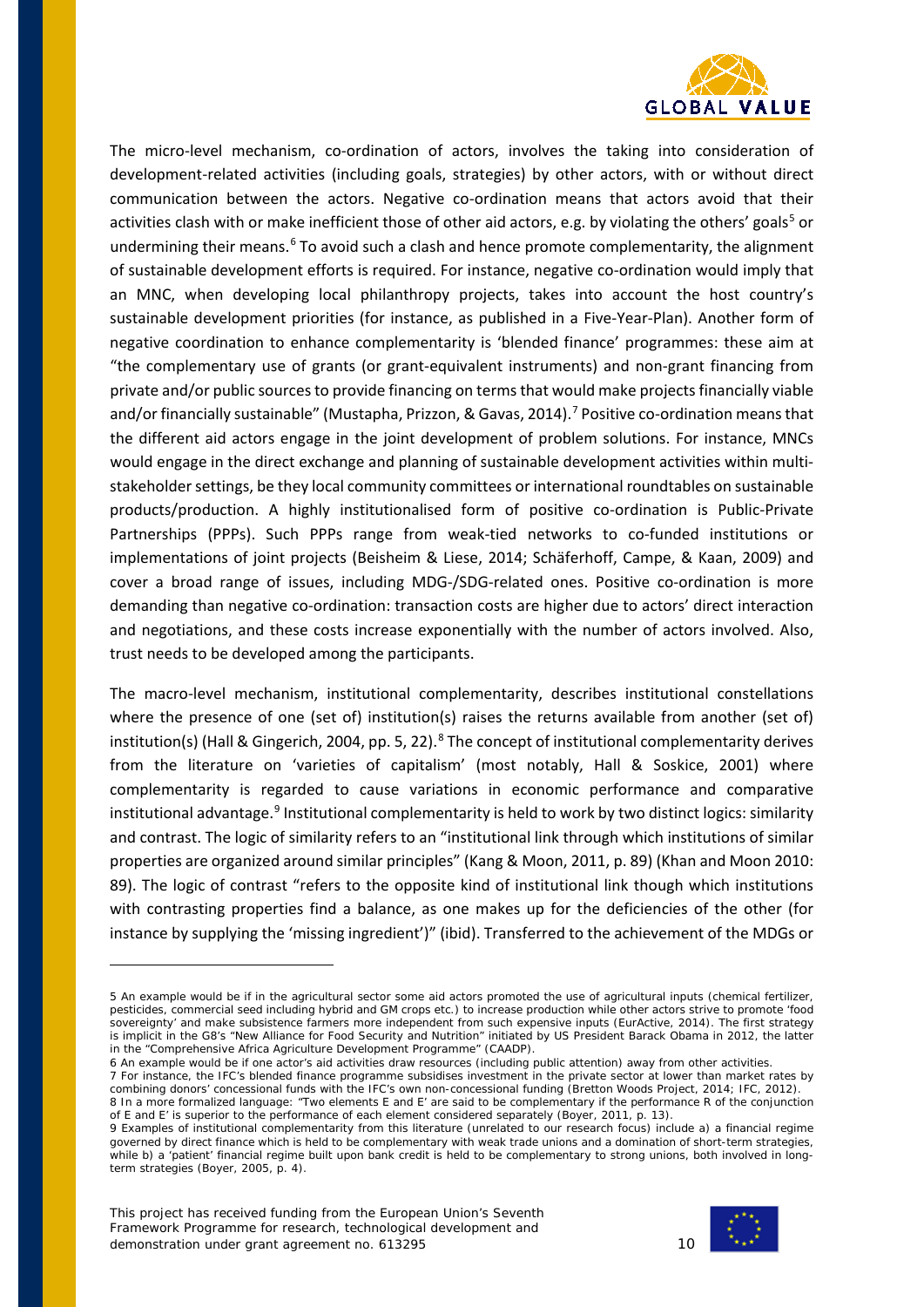

SDGs, institutional complementarity would imply that different modes of institutional coordination – such as hierarchies, market-mechanisms, networks and solidarity – should be combined within the issue-specific systems of governance. While markets are apt to efficiently allocate private goods but not to provide for equity concerns, the state with its potential for hierarchical steering can supply public goods and address externalities as well social justice, networks and communities help building trust which is necessary to coordinate complex value chains (Boyer, 2011, p. 11). More specifically, systems of governance driven by different actors exhibit different organizational characteristics and can draw on different resources and strengths, potentially compensating each other's weaknesses (cf. Rech et al., 2014).

|                                                                                                                                                                                                                           | State (ODA)                                                                                                                           | <b>Business</b>                                                                                                                                                               | <b>CSOs</b>                                                                                                                                                                                               |
|---------------------------------------------------------------------------------------------------------------------------------------------------------------------------------------------------------------------------|---------------------------------------------------------------------------------------------------------------------------------------|-------------------------------------------------------------------------------------------------------------------------------------------------------------------------------|-----------------------------------------------------------------------------------------------------------------------------------------------------------------------------------------------------------|
| Values, motivation<br>and objectives <sup>10</sup>                                                                                                                                                                        | Improve the economic<br>and social well-being of<br>people around the world;<br>public service for social<br>betterment <sup>11</sup> | Create a sustainable future<br>for business, society and<br>the environment; Corporate<br>Social Responsibility (CSR)<br>for incorporating the costs<br>of externalities $12$ | Private social engagement<br>for socially<br>disadvantaged, especially<br>eradication of poverty and<br>establishing of equality<br>(gender equality, social<br>justice and protection of<br>rights) $13$ |
| Financial and<br>technical resources                                                                                                                                                                                      | Public budget<br><i>(international</i><br>commitment), all kind of<br>techniques can be<br>recruited                                  | Company budget (self-<br>commitment), specific<br>techniques of the company<br>can be used                                                                                    | Donation budget (donor<br>commitment), specific<br>techniques can be<br>recruited                                                                                                                         |
| Personal resources<br>(quality, quantity)                                                                                                                                                                                 | Public administration and<br>implementation experts;<br>all kind of expertise can<br>be recruited                                     | Company staff; business<br>and technical experts with<br>specific expertise available,<br>depending on corporate<br>orientation and size                                      | Volunteers and CSO staff:<br>social expertise and<br>engagement can be<br>recruited for specific<br>issues, quantity limited by<br>the recruiting ability of<br>the CSO                                   |
| Bureaucracy, accountable<br>to citizens, legally<br>Organization<br>controlled and<br>(culture, structure<br>administrated processes;<br>and processes)<br>consultation-oriented<br>stakeholder<br>integration/engagement |                                                                                                                                       | Management; accountable<br>to shareholders, product-<br>oriented and company<br>specific processes; need-<br>oriented stakeholder<br>integration/engagement <sup>14</sup>     | Participatory, accountable<br>to members; open and<br>primarily client-oriented<br>processes; dialoque-<br>oriented stakeholder<br>integration/engagement                                                 |
| Decision-making<br>(investments,<br>adaptations)                                                                                                                                                                          | Democratic by<br>governments, controlled<br>by budget laws and<br>political opposition <sup>15</sup>                                  | Hierarchic by corporate<br>management, controlled by<br>budget planning and<br>directorate                                                                                    | Participative by board and<br>members, controlled by<br>statutes and general<br>meetings                                                                                                                  |

Table 1: Comparison of organizational characteristics of ODA agencies, businesses and CSOs

11 Cf. the definition of ODA

i,

14 Barkemeyer 2009: 276.



<span id="page-10-0"></span><sup>10</sup> As extracted from official publications of the described actor groups.

<span id="page-10-2"></span><span id="page-10-1"></span><sup>12</sup> Cf. WBCSD (http://www.wbcsd.org/about.aspx)

<span id="page-10-3"></span><sup>13</sup> Cf. CONCORD (European Confederation of Relief and Development NGOs), [http://www.concordeurope.org/about-us;](http://www.concordeurope.org/about-us) http://www.concordeurope.org/shaping-development-policy

<span id="page-10-5"></span><span id="page-10-4"></span><sup>15</sup> cf. [http://www.oecd.org/development/effectiveness/34428351.pdf.](http://www.oecd.org/development/effectiveness/34428351.pdf) The Development Assistance Committee (DAC) of the Organisation for Economic Co-operation and Development (OECD) sets the norms for ODA. It expects partner countries to commit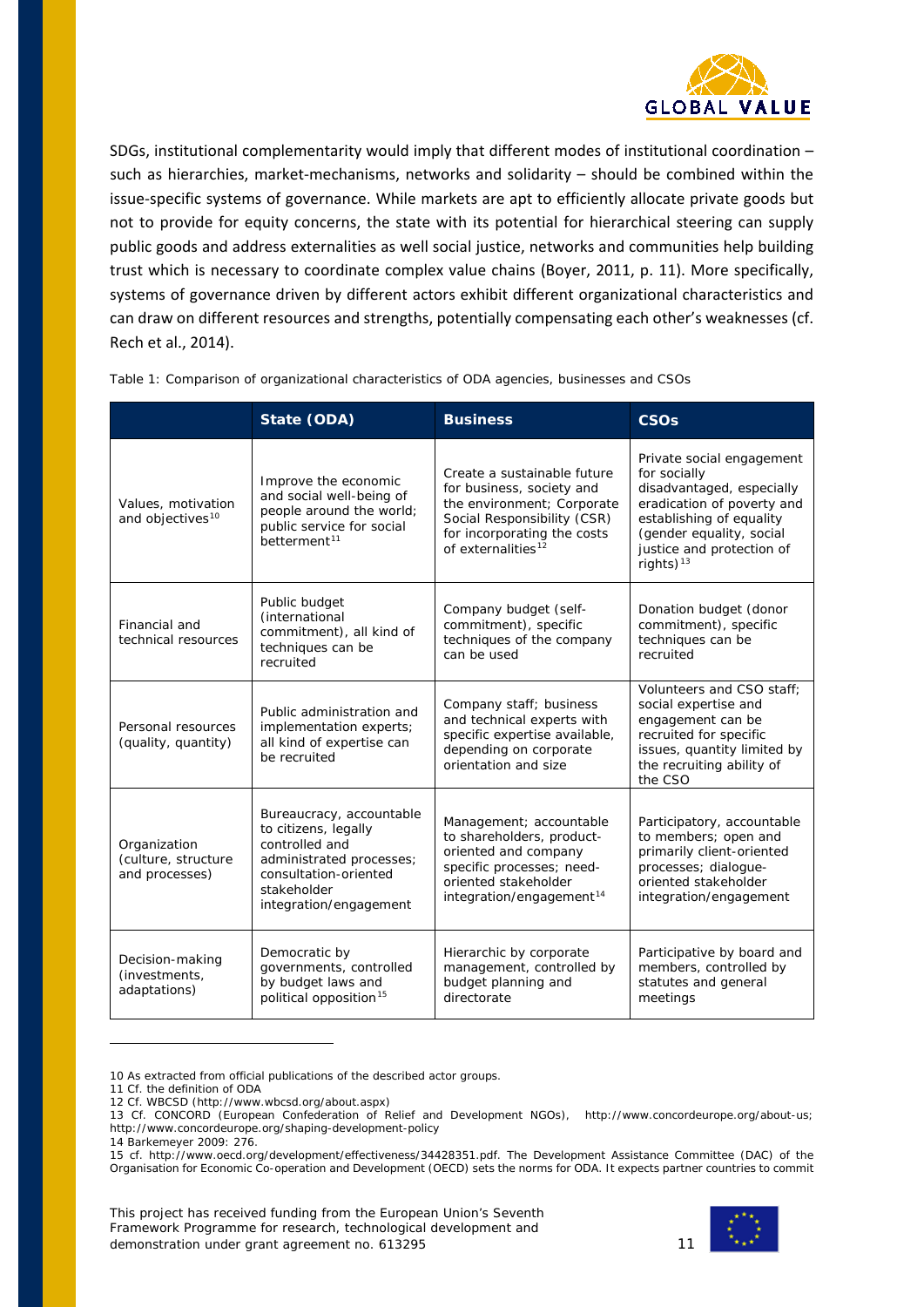

|                                                     | State (ODA)                                                                                                                                                                                                                        | <b>Business</b>                                                                                                                                                                              | <b>CSO<sub>s</sub></b>                                                                                                                                                                                                                 |
|-----------------------------------------------------|------------------------------------------------------------------------------------------------------------------------------------------------------------------------------------------------------------------------------------|----------------------------------------------------------------------------------------------------------------------------------------------------------------------------------------------|----------------------------------------------------------------------------------------------------------------------------------------------------------------------------------------------------------------------------------------|
| Communication<br>principles (internal,<br>external) | Top-down; highly<br>formalized; public-<br>oriented                                                                                                                                                                                | Top-down; less formalized;<br>customer-oriented                                                                                                                                              | Bottom-up; sometimes<br>formalized; client-oriented                                                                                                                                                                                    |
| Relation to public<br>media (intensity,<br>quality) | Broad public with high<br>publicity; competition on<br>broad public with high<br>publicity; competition on<br>opinion leadership<br>between government and<br>other political institutions<br>(opposition, parties,<br>parliament) | Specific public (potential<br>customers), with limited<br>publicity marketing and<br>professional public relations<br>for building a positive and<br>homogenous company and<br>product image | General public with<br>selective publicity;<br>General public with<br>selective publicity;<br>pressure groups for issue-<br>setting and lobbying for<br>specific topics; directing<br>public attention towards<br>CSO-relevant topics. |

*Source: Rech, Meyer, & Meyer (2014, pp. 25–26), with slight changes in/shortening of footnotes.*

For instance, decision-making on the terms of development co-operation within ODA agencies is controlled by democratic procedures, budget laws and political opposition; within MNCs by hierarchical management procedures, corporate budget planning and the finance director's influence; and within CSO by a more participatory process which typically involves board and members and is controlled by CSOs' statutes and general meetings. As a result of different organizational characteristics, ODA agencies, business and CSOs have varying options and strengths for activities supporting sustainable development in the Global South. The following table systemizes these by means of a brief SWOT-analysis (Strengths, Weaknesses, Opportunities and Threats).

|                        | <b>Strength</b>                                                                                                                                                     | <b>Weakness</b>                                                                                                                                                                                                                                                                        | <b>Opportunity</b>                                                                                                                                                                                                                                                                                                                                                                                      | <b>Threat</b>                                                                                                                                                                                                                                                                                                                                                                                                                                                    |
|------------------------|---------------------------------------------------------------------------------------------------------------------------------------------------------------------|----------------------------------------------------------------------------------------------------------------------------------------------------------------------------------------------------------------------------------------------------------------------------------------|---------------------------------------------------------------------------------------------------------------------------------------------------------------------------------------------------------------------------------------------------------------------------------------------------------------------------------------------------------------------------------------------------------|------------------------------------------------------------------------------------------------------------------------------------------------------------------------------------------------------------------------------------------------------------------------------------------------------------------------------------------------------------------------------------------------------------------------------------------------------------------|
| <b>ODA</b><br>agencies | Accountability<br>٠<br>Recruiting<br>$\bullet$<br>resources<br>Administration<br>$\bullet$<br>Political power<br>$\bullet$<br>Transparency<br>٠<br>Public attention | Engagement<br>Abuse of<br>resources<br>Potentially too<br>bureaucratic and<br>inflexible<br>Decision making<br>is slow and too<br>strong oriented<br>towards short-<br>term outcomes<br>Time-consuming<br>$\bullet$<br>and risky<br>Battle of<br>ideologies ("de-<br>rationalization") | Obligatory rule-<br>setting<br>Long-term input<br>of resources<br>Political<br>$\bullet$<br>assertiveness,<br>national planning<br>and<br>implementation<br>National<br>$\bullet$<br>contracts; laws;<br>policy strategies;<br>Investment<br>despite risks<br><b>Trustworthiness</b><br>$\bullet$<br>and continuous<br>exchange<br>System<br>$\bullet$<br>relevance;<br>Promotion of<br>Good Governance | Lack of ambition<br>$\bullet$<br>("all kippers and<br>curtains")<br>Lack of<br>$\bullet$<br>sustainability of<br>impacts<br>Hidden political<br>$\bullet$<br>agenda; aid<br>dependency<br>Depending on<br>$\bullet$<br>international<br>treaties that can<br>avoid flexible action<br>or are<br>disadvantageous<br>on the long run<br>Diplomatic<br>$\bullet$<br>gamesmanship<br>Supporting non-<br>$\bullet$<br>sustainable<br>developments<br>("side-effects") |

Table 2: SWOT analysis of development engagement of ODA, Business and CSOs



to building institutions and establishing governance structures with democratic characteristics. Even if there are other donor governments that are not democratic, they are not the ideal standard.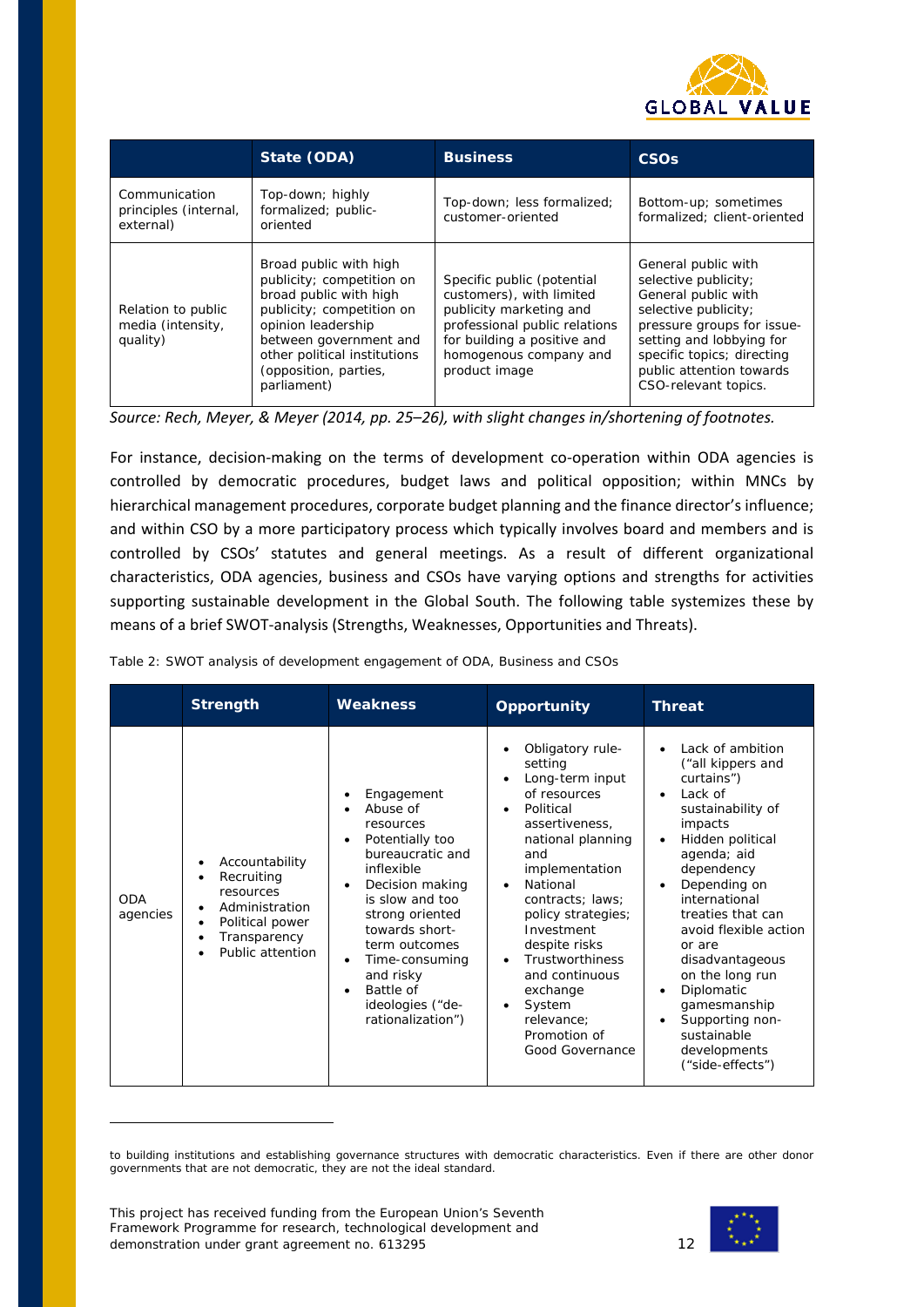

|                  | <b>Strength</b>                                                                                                                                                                                                                                                                        | <b>Weakness</b>                                                                                                                                                                                                                                                                                                                                                                  | <b>Opportunity</b>                                                                                                                                                                                                                                                                                                                         | <b>Threat</b>                                                                                                                                                                                                                                                                        |
|------------------|----------------------------------------------------------------------------------------------------------------------------------------------------------------------------------------------------------------------------------------------------------------------------------------|----------------------------------------------------------------------------------------------------------------------------------------------------------------------------------------------------------------------------------------------------------------------------------------------------------------------------------------------------------------------------------|--------------------------------------------------------------------------------------------------------------------------------------------------------------------------------------------------------------------------------------------------------------------------------------------------------------------------------------------|--------------------------------------------------------------------------------------------------------------------------------------------------------------------------------------------------------------------------------------------------------------------------------------|
| <b>Business</b>  | Engagement<br>$\bullet$<br>Availability of<br>$\bullet$<br>technical and<br>financial<br>resources<br>Professional<br>$\bullet$<br>management<br>Market power<br>$\bullet$<br>Straightforward<br>$\bullet$<br>case-oriented<br>communication<br>Professional<br>$\bullet$<br>Marketing | $\bullet$ Lack of<br>accountability;<br>Lack of expertise<br>and resources<br>outside the<br>company's field of<br>competence<br>• Authoritarian<br>leadership<br>Too focused on<br>$\bullet$<br>economic issues<br>Too selfish and<br>benefit-oriented<br>(business case for<br>CSR, short-term<br>profitability)<br>"Fishing for<br>$\bullet$<br>customers",<br>"greenwashing" | Effectiveness<br>Fast availability of<br>resources<br>Efficient<br>$\bullet$<br>management<br>Economic<br>$\bullet$<br>assertiveness<br>Standard setting<br>Initiating diffusion<br>processes                                                                                                                                              | Lack of obligation<br>Lack of durability<br>(especial of<br>resource input)<br>· Hidden economic<br>agenda<br>Dependence on one<br>firm ('monopole'),<br>risk-avoiding<br>investments<br>Only lobbying for<br>$\bullet$<br>company interests<br>"Race to the<br>$\bullet$<br>bottom" |
| CSO <sub>S</sub> | Engagement<br>$\bullet$<br>Recruiting<br>$\bullet$<br>voluntary<br>resources<br>Networking<br>$\bullet$<br>Ethical power<br>$\bullet$<br>Dialogue-<br>$\bullet$<br>oriented<br>communication<br>Public<br>$\bullet$<br>mobilization                                                    | One-sidedness<br>$\bullet$<br>Lack of resources<br>$\bullet$<br>Possibility of<br>$\bullet$<br>missing powerful<br>actors<br>Too idealistic and<br>$\bullet$<br>socially-oriented<br>More talk than<br>$\bullet$<br>action<br>"Fishing for<br>$\bullet$<br>supporters"                                                                                                           | <b>Steadiness</b><br>$\bullet$<br>Fast mobilization<br>$\bullet$<br>of people<br>Openness<br>$\bullet$<br>High creditability,<br>$\bullet$<br>investment<br>despite risks<br>Inclusion of many<br>$\bullet$<br>(but not<br>necessarily<br>opposed)<br>interests<br>Strengthening<br>$\bullet$<br>support of<br>activities<br>(empowerment) | Lack of obligation<br>Lack of resource<br>$\bullet$<br>availability<br>Hidden social<br>$\bullet$<br>agenda<br>Depending on<br>$\bullet$<br>shared values<br>Only lobbying for<br>clients<br>Too focused on<br>$\bullet$<br>specific issues<br>('moral monopole')                    |

*Source: Rech, Meyer, & Meyer (2014, pp. 26–27).*

Following from the above described differences in organizational characteristics, the deployment of resources by ODA agencies is democratically accountable (vis-à-vis home country citizens); that of companies is highly flexible; and CSOs, finally, can draw on volunteers with social expertise and typically local knowledge.

If the development co-operation efforts of all these actors are used in a complementary way, for example, the legitimacy of sustainable development priorities set by host country governments and donor organisations in ideally transparent and democratic political processes can be combined with the resources, innovation orientation, market power, professional management capacities and communication skills of MNCs as well as with the issue expertise, high commitment, local knowledge, social networks and credibility (e.g., watchdog-functions) of CSOs.

To sum up: We posit that systems of governance for corporate responsibility are particularly conducive to creating MNCs' sustainability impact when they also promote complementarity with aid. They can do so by employing the whole range of governance modes (institutional complementarity, macro-

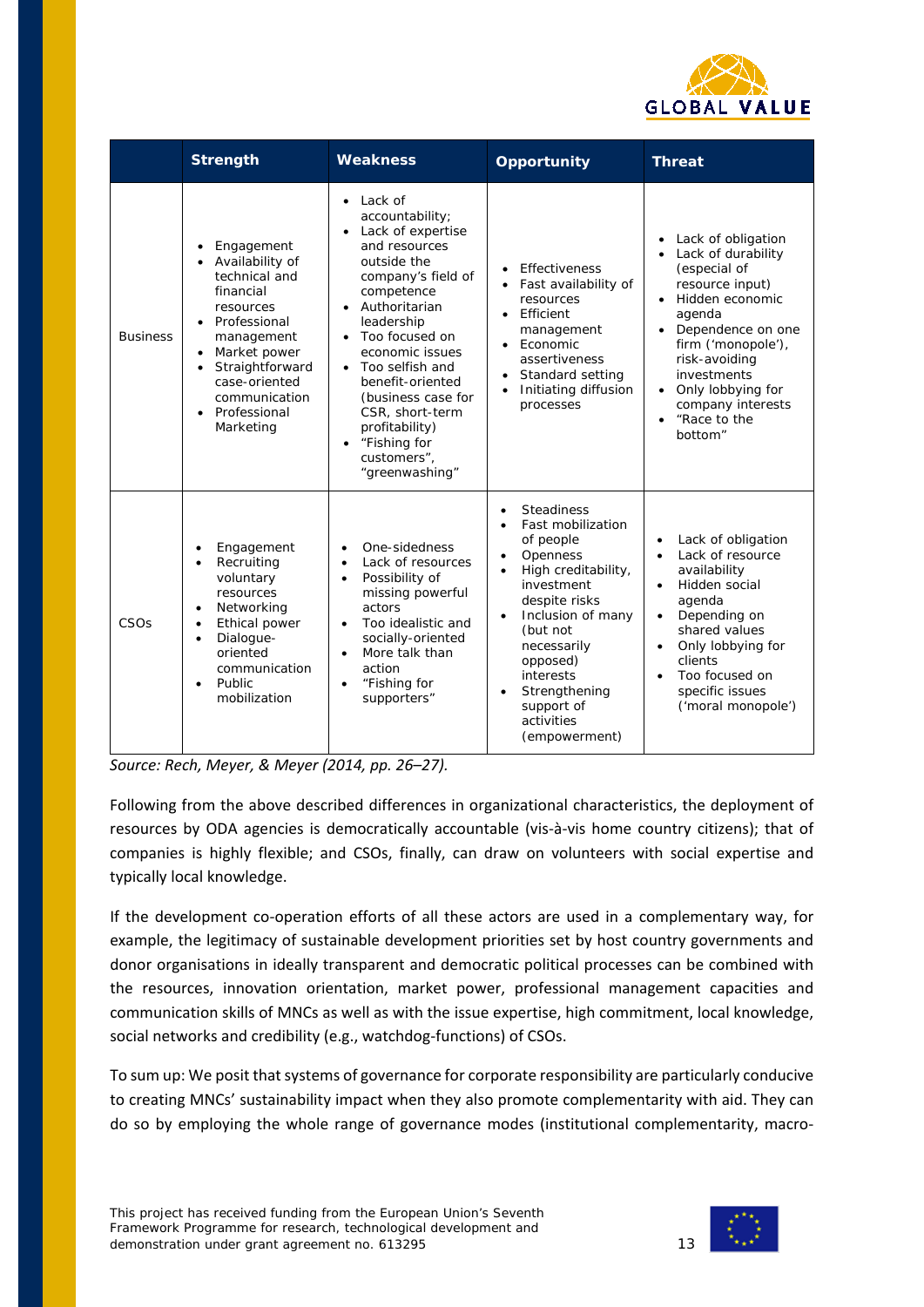

level) and/ or by promoting the (positive and negative) co-ordination of issue-experts and aid experts in the SoG's issue area.

# <span id="page-13-0"></span>Stimulating the drivers of competitiveness in host countries

Secondly, we expect *the success of success of systems of governance to vary directly with the degree to which these influence the drivers of an MNC's competiveness as well as of the host country in a positive way*.

Competitiveness is a major driver for MNCs in developing countries. As defined above, we understand firm-level competitiveness as the ability for the firm to compete successfully in a given business environment (Porter, 1985, 1990), while national-level (sustainable) competitiveness describes the "set of institutions, policies and factors that make a nation remain productive over the longer term while ensuring social and environmental sustainability " (WEF, 2014, p. 55).

Our assumption above is rooted in the following reflections: On the firm level, a (perceived) business case is a strong incentive for companies to change their practices – as well as to engage within cogovernance structures to increase the complementarity of business practices with (official and NGO) aid efforts. The international business literature indicates that the international competitiveness of MNCs depends on the linkages between the firm's unique, idiosyncratic capabilities or "firm specific advantages" (FSA such as production knowledge, managerial or marketing capabilities as well as technologies over which the firm has proprietary control, favoured access to inputs and resources etc.), "country specific advantages" (CSA, such as natural resource endowments, quality and quantity of labor force and associated cultural factors, transport and communication costs, input prices, quality and productivity of resources, psychic distance, government interventions etc.) and "subsidiaryspecific advantages" (SSA, i.e. the subsidiaries' specialist competences and capabilities including their external relationships) (Rugman, Oh, & Lim, 2012; e.g., Rugman & Verbeke, 2001; Sakolvieng, 2012). Therefore, a MNC's international activity is a complex phenomenon, influenced by a myriad of such firm-, subsidiary- and country-specific factors which are also highly contingent on the type of products MNCs produce (and on the extent to which these are based on technology, knowledge and resources). The challenge for MNCs operating in host countries is to tap those advantages related to the host country and the local subsidiaries conducive to increasing the MNCs' competitiveness. One resource that features highly when companies start to invest or produce outside their home country is local knowledge and relations – MNCs have been described to suffer from a "liability of foreignness" (Zaheer, 1995).

Systems of governance may address and potentially *mobilise* location-bound firm-specific advantages as well as country- or subsidiary-specific advantages, an incentive emerges for MNCs to implement the related responsible practices despite the fact that such practices may (in the short term) increase production costs. For instance, a system of governance might lead to higher levels of education and skills (CSA) developing clusters of specific expertise, which in turn could influence the firm specific advantages of the MNC if it is agile and adapts to these changes in CSA. Through agility and adaptation this might lead to new FSAs.

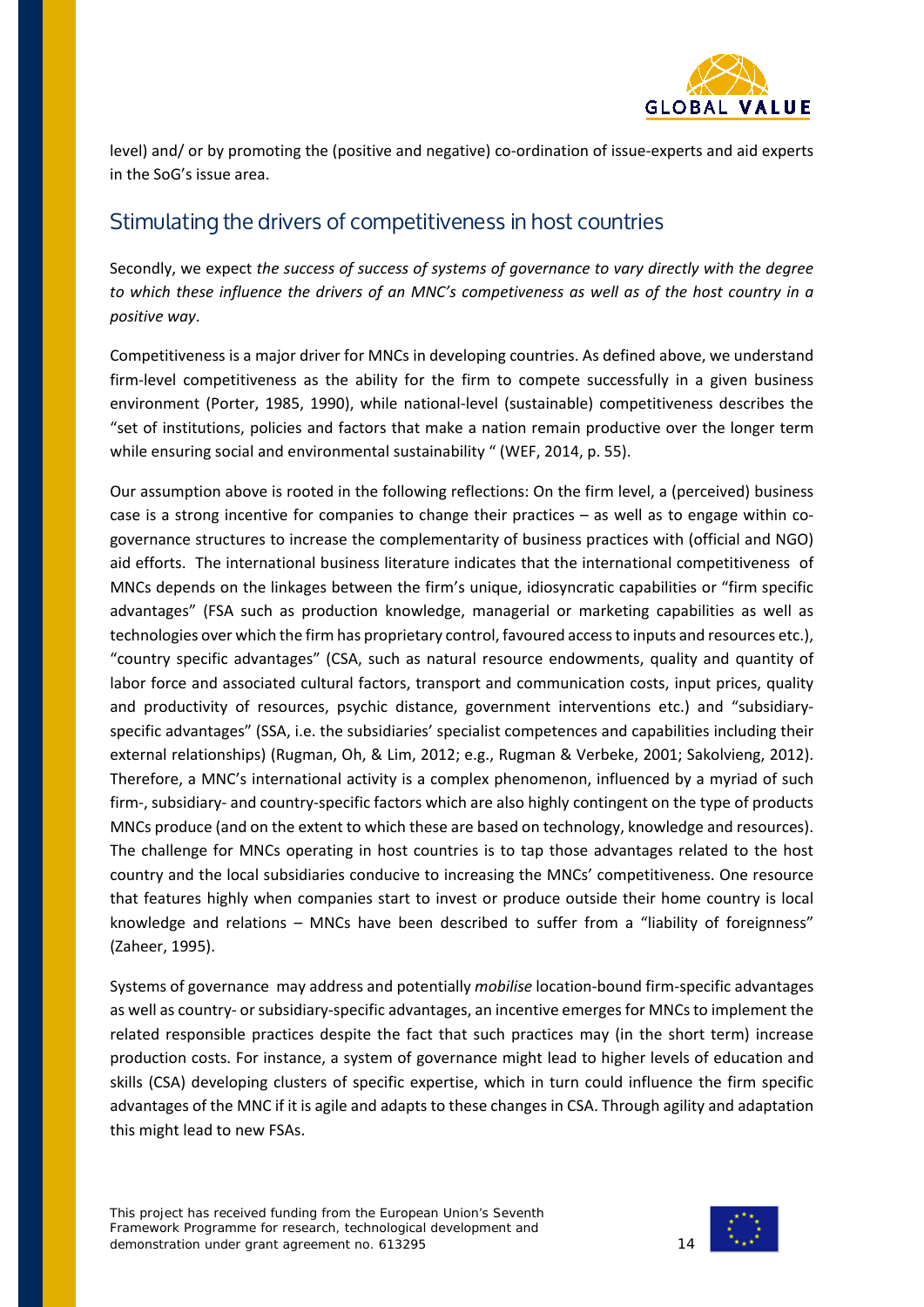

In cases where a system of governance for responsible business practice also stimulates national-level drivers of (host country) competitiveness, it will provide incentives for the host country to strengthen and actively implement the domestic components of the SoG – and possibly to enhance complementarity with the aid regime. Drivers of national level competitiveness include health and primary education, higher education and training, infrastructures, institutions beyond government, goods and market efficiency, labour market efficiency and financial market development (WEF, 2014). For example, a system of governance might create institutions beyond government to govern an issue, such as corruption, which in turn might strengthen and improve goods and market efficiency.

## Coherence of systems of governance and their implementation context

Thirdly, we assume *the success of systems of governance in creating MNC impact to vary directly with the degree to which they are coherent with, rather than conflict with, their implementation context*. Put in a different way: when (national, international-level) institutions, policies and practices exist that are incoherent with the SoG in question, the SoG's success will be limited.

By "coherence" we mean that an institution, policy or practice, through the effects it has, a) does not countervail the achievement of the goals of the system of governance, or b) actively supports the achievement of the SoG goals. In the first case, the relation between SoG and implementation would be characterised by a) an absence of conflict, in the second case by b) an instance of synergy. "Incoherence" or conflict between an SoG and its implementation context is defined accordingly.<sup>[16](#page-14-0)</sup> Analytically, we posit that the goals of the SoG and those of the institutions/ policies existing in the implementation environment) are not immediately coherent or incoherent with each other, but only through the chains of effects they develop: a host country's investment policy with the goal of boosting FDI inflows into the country will result in concrete measures and practices such as lax approval procedures. These will put at a disadvantage an MNC with environmentally high-standard technologies as opposed to one with low standards and environmentally harmful technologies. This "non-level" playing field provides an incentive to violate a system of governance promoting environmental sustainability.

At international level, relevant aspects of the implementation context that may interact with systems of governances in a coherent or non-coherent form include, for instance, multilateral trade and investment regimes. At national level, the implementation context includes a host country's investment policies and practices, its regulatory and enforcement capacities, democratic accountability, rule of law, systems of transparency and oversight, freedom of press as well as well as more informal institutions such as gender roles, institutionalised practices of corruption, patronage or 'shadow governance', etc.. To some extent, the implementation context will be issue-specific.

Multilateral investment agreements provide an example of a potential incoherence: as was pointed out in the Introduction, some investment agreements allow firms or individuals to initiate arbitration proceedings against states and create the opportunity for MNCs to take legal action against host



<span id="page-14-0"></span><sup>16</sup> I.e., an institution, policy or practice, through the effects it has, countervails the achievement of the goals of the system of governance.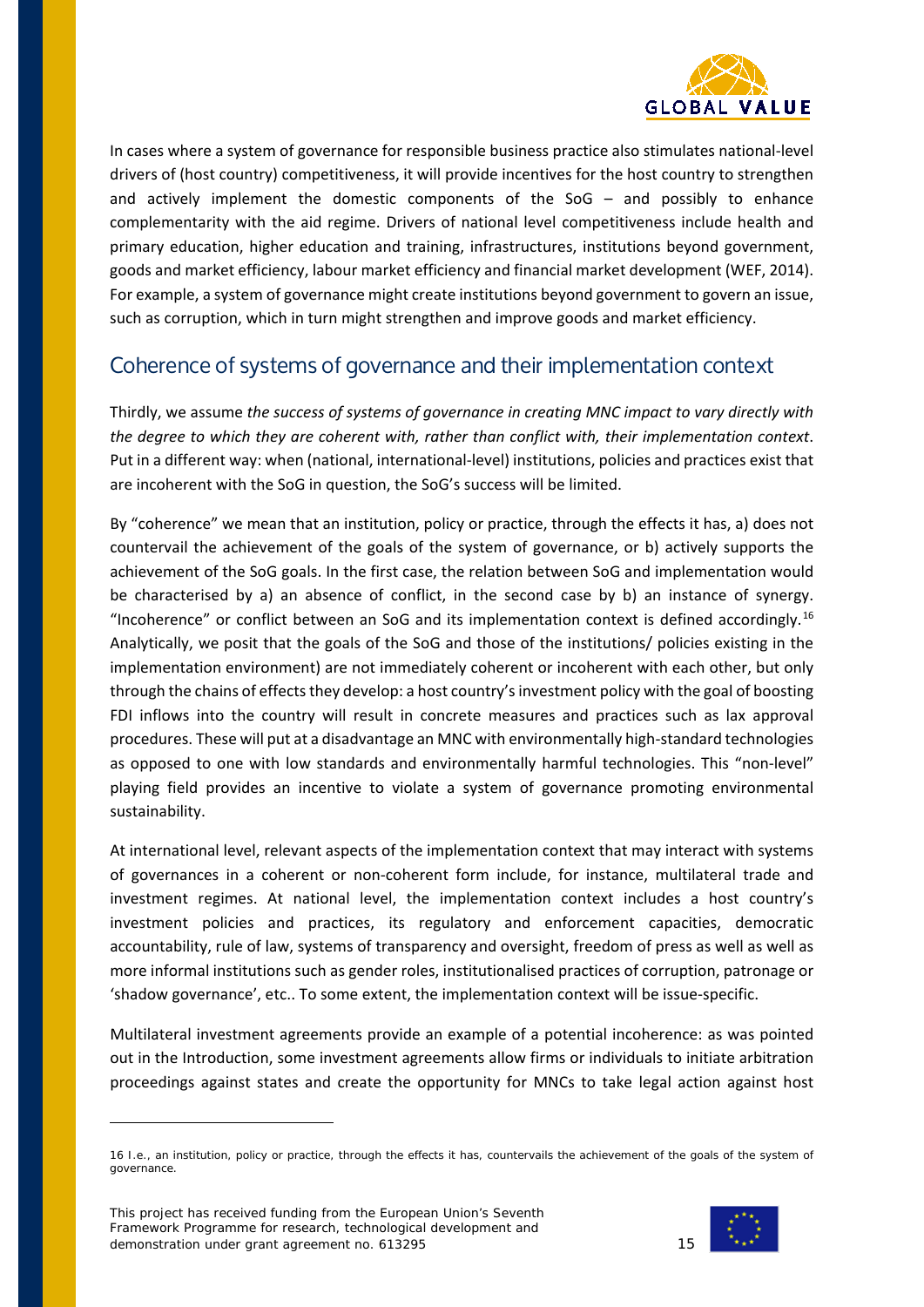

governments' social and environmental standards. In effect, such agreements are hence incoherent (conflictive) with a system of governance that aims at promoting such social and environmental standards. An example for a (national) level coherence are trade preferences that can the industrialized countries can threaten to withdraw when a host country does not see to it that certain minimum standards are complied with by its industries.

#### **References**

- Abbott, K. W., & Snidal, D. (2009). Strengthening International Regulation Through Transnational New Governance: Overcoming the Orchestration Deficit. *Vanderbilt Journal of Transnational Law*, *42*(2), 501–578.
- Ackerman, J. (2004). Co-governance for accountability: beyond "exit" and "voice." *World Development*, *32*(3), 447–463.
- Adelman, C. C. (2003). The Privatization of Foreign Aid: Reassessing National Largesse. *Foreign Affairs*, *82*(6), 9–14.
- Adeola, F. O. (2001). Environmental Injustice and Human Rights Abuse: The States, MNCs, and Repression of Minority Groups in the World System. *Human Ecology Review*, *8*, 39–51.
- Altenburg, T. (2006). Governance Patterns in Value Chains and their Development Impact. *European Journal of Development Research*, *18*(4), 498–521.
- Andonova, L. B., Betsill, M. M., & Bulkeley, H. (2009). Transnational Climate Governance. *Global Environmental Politics*, *9*(2), 52–73.
- Ashley, C. (2008). *Measuring the impact of business on development*. ODI Opinions 101, Overseas Development Institute, London.
- Backer, L. C. (2005). Multinational Corporations, Transnational Law: The United Nations' Norms on the Responsibilities of Transnational Corporations as a Harbinger of Corporate Social Responsility in International Law. *Colum. Hum. Rts. L. Rev.*, *37*, 287.
- Bäckstrand, K. (2008). Accountability of networked climate governance: The rise of transnational climate partnerships. *Global Environmental Politics*, *8*(3), 74–102.
- Bamberger, M., & Segone, M. (2011). *How to design and manage equity-focused evaluations*. UNICEF.
- Banerjee, S. B. (2012). Corporate Social Responsibility: The Good, the Bad and the Ugly. *Critical Sociology*, *34*(1), 51–79. doi:10.1177/0896920507084623
- Barkemeyer, R. (2009). Beyond compliance below expectations? CSR in the context of international development. *Business Ethics: A European Review*, *18*(3), 273–289.
- Barth, R., & Wolff, F. (2009). Corporate Social Responsibility and sustainability impact: opening up the arena. In *Corporate Social Responsibility in Europe: Rhetoric and Realities* (pp. 3–25). Cheltenham, UK & Northampton, MA: Edward Elgar.
- Beisheim, M., & Liese, A. (Eds.). (2014). *Transnational Partnerships: Effectively Providing for Sustainable Development?* Houndmills: Palgrave Macmillan.

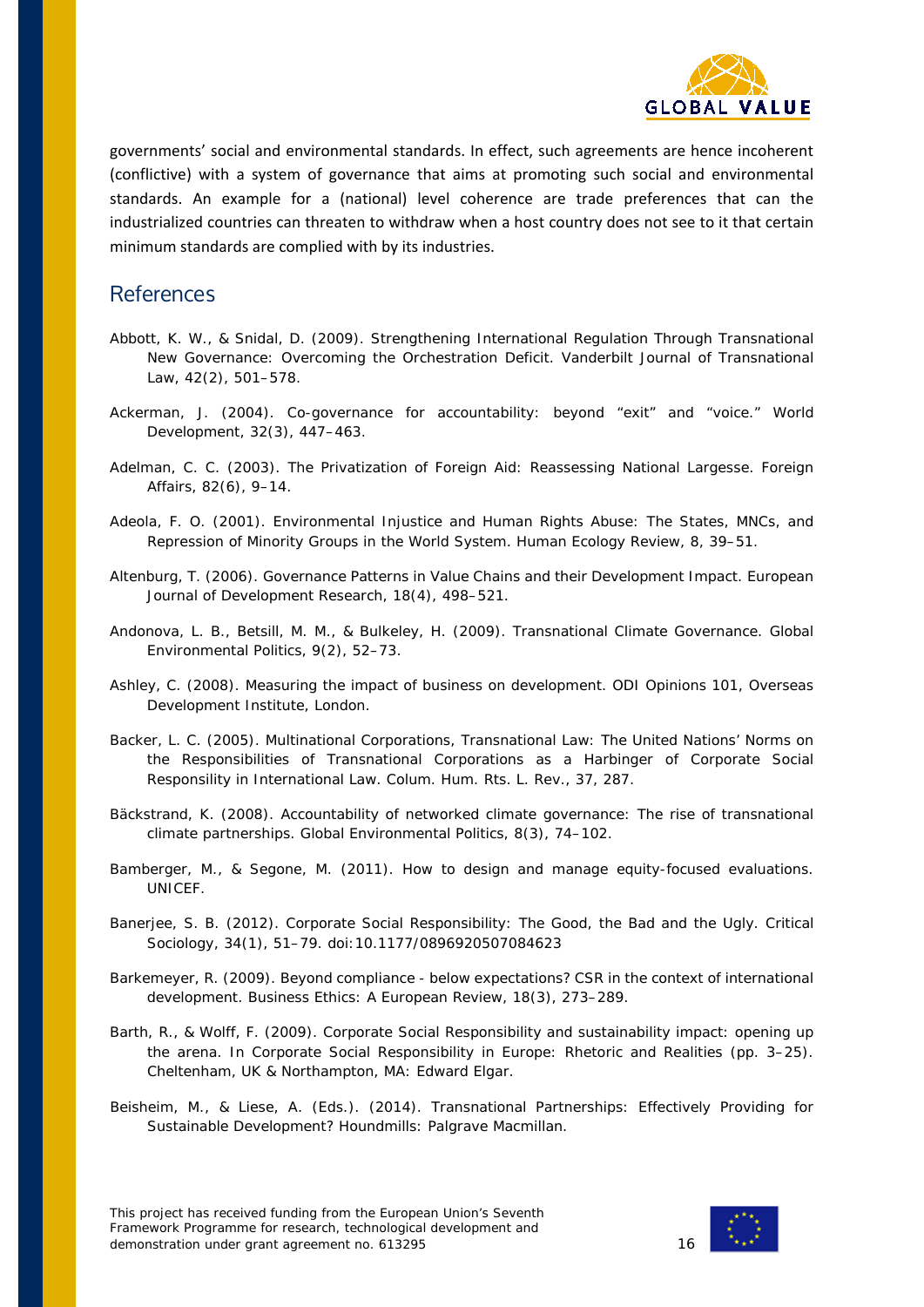

- Beisheim, M., Liese, A., Janetschek, H., & Sarre, J. (2014). Transnational Partnerships: Conditions for Successful Service Provision in Areas of Limited Statehood. *Governance*, *2014*, n/a–n/a. doi:10.1111/gove.12070
- Benner, T., Reinicke, W. H., & Witte, J. M. (2002). Shaping Globalization: The role of global public policy networks. In *Transparency: A Basis For Responsibility and Cooperation*. Gütersloh: Bertelsmann Foundation Publishers.
- Bennett, A., & Elman, C. (2006). Qualitative Research: Recent Developments in Case Study Methods. *Annual Review of Political Science*, *9*(1), 455–476.
- Benson, B. L. (1989). The Spontaneous Evolution of Commercial Law. *Southern Economic Journal*, *55*, 644–661.
- Blowfield, M. (2004). Corporate Social Responsibility : reinventing the meaning of development ? *International Affair*, (March), 7–9.
- Boasson, E. L., & Wettestad, J. (2009). Standardized CSR and climate performance: why is Shell willing, but Hydro reluctant? In R. Barth & F. Wolff (Eds.), *Corporate Social Responsibility in Europe: Rhetoric and Realities* (pp. 133–156). Cheltenham, UK & Northampton, MA: Edward Elgar.
- Börzel, T. A. (1998). Organizing Babylon On the different conceptions of policy networks. *Public Administration*, *76*, 253–273.
- Börzel, T. A. (2013). Business and Governance in Areas of Limited Statehood. In T. A. Börzel & C. Thauer (Eds.), *Business and Governance in South Africa: Racing to the Top?* (p. 3–). Palgrave Macmillan.
- Börzel, T. A., Hönke, J., & Thauer, C. R. (2012). Does it really take the state? *Business and Politics*, *14*(3), 1–34. doi:10.1515/bap-2012-0023
- Boyer, R. (2005). *Coherence, diversity and the evolution of capitalisms: The Institutional Complementarity Hypothesis*. Discussion Paper No. 076, Interfaces for Advanced Economic Analysis, Kyoto Univeristy.
- Boyer, R. (2011). *Growth strategies and poverty reduction: the institutional complementarity hypothesis* (Vol. 33). Paris School of Economics, Working Paper No 2007-43.
- Breitmeier, H., Underdal, A., & Young, O. R. (2011). The Effectiveness of International Environmental Regimes: Comparing and Contrasting Findings from Quantitative Research. *International Studies Review*, *13*(4), 579–605.
- Bretton Woods Project. (2014). IFC blended finance. *http://www.brettonwoodsproject.org/2013/06/art-572886/*.
- Brühl, T., & Rittberger, V. (2001). From international to global governance: actors, collective decision- making, and the United Nations in the world of the twenty-first century. In *Global Governance and the United Nations System* (pp. 1–47). Tokyo: United Nations University Press.
- Campbell, J. L. (2007). Why would corporations behave in socially responsible ways? An institutional theory of Corporate Social Responsibility, *32*(3), 946–967.
- Cashore, B. (2002). Legitimacy and the privatization of environmental governance: How non-state market-driven (NSMD) governance systems gain rule-making authority. *Governance*, *15*(4), 503–529.

This project has received funding from the European Union's Seventh Framework Programme for research, technological development and demonstration under grant agreement no. 613295

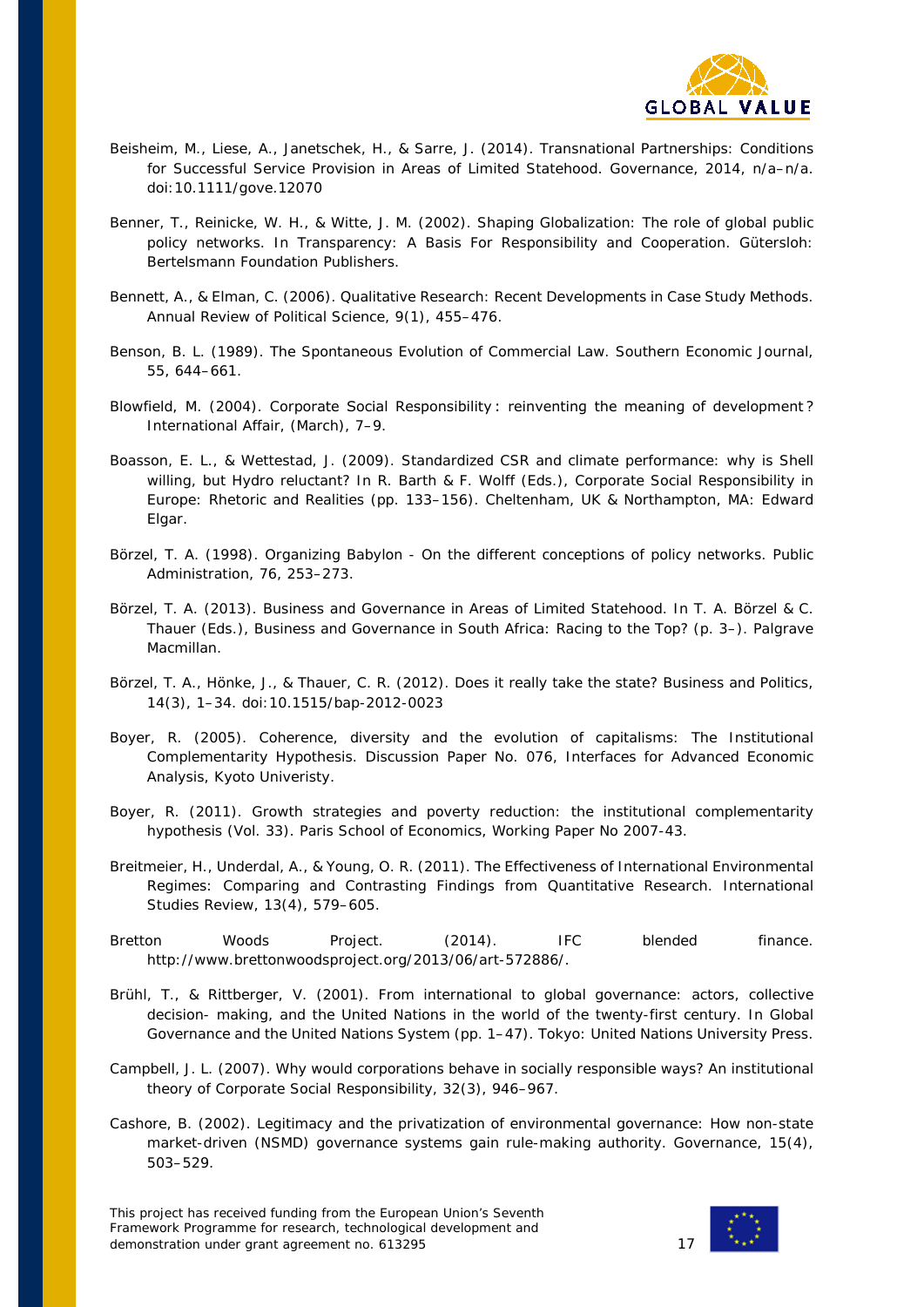

- Christensen, T., Lægreid, P., Roness, P. G., & Rovik, K. A. (2007). *Organization theory and the public sector: instrument, culture and myth*. London: Routledge.
- Coen, D., & Thatcher, M. (2008). Network governance and multi-level delegation: European Networks of Regulatory Agencies. *Journal of Public Policy*, *28*(1), 49.
- Crook, T. R., & Combs, J. G. (2007). Sources and consequences of bargaining power in supply chains. *Journal of Operations Management*, *25*, 546–555.
- Cutler, A. C., Haufler, V., & Porter, T. (1999). *Private authority and international affairs*. Suny Press.
- De Jonge, A. (2011). *Transnational corporations and international law: accountability in the global business environment*. Cheltenham: Edward Elgar Publishing.
- De Mello, L. (1999). Foreign direct investment-led growth: evidence from time series and panel data. *Oxford Economic Papers*, *51*(1), 133–151. doi:10.1093/oep/51.1.133
- DiMaggio, P. J., & Powell, W. W. (1991). Introduction. In W. Powell & P. DiMaggio (Eds.), *The New Institutionalism in Organizational Analysis* (pp. 1–40). Chicago & London: University of Chicago Press.
- Dingwerth, K., & Pattberg, P. (2006). Global governance as a perspective on world politics. *Global Governance*, *12*(2), 185–203.
- Dobers, P., & Halme, M. (2009). Corporate social responsibility and developing countries. *Corporate Social Responsibility and Environmental Management*, *16*(5), 237–249.
- Donahue, J. D., & Nye, J. S. (2004). *Market-based governance: Supply side, demand side, upside, and downside*. Harrisonburg, Virginia: Brookings Institution Press.
- Doucouliagos, H., & Paldam, M. (2009). The aid effectiveness literature: The sad results of 40 years of research. *Journal of Economic Surveys*, *23*(3), 433–461.
- Doucouliagos, H., & Paldam, M. (2011). The Ineffectiveness of Development Aid on Growth: An update. *European Journal of Political Economy*, *27*(2), 399–404.
- Duffy, R. (2005). Global Environmental Governance and Local Resistance: Illegal Sapphire Mining in Madagascar. *Development and Change*, *36*(5), 825–843.
- Easterly, W., & Williamson, C. R. (2011). Rhetoric< i> versus</i> Reality: The Best and Worst of Aid Agency Practices. *World Development*, *39*(11), 1930–1949.
- Eccles, R. G., Ioannou, I., & Serafeim, G. (2012). *The impact of a corporate culture of sustainability on corporate behavior and performance*. National Bureau of Economic Research.
- EurActive. (2014). Oxfam: German food project "ignores subsistence farmers." Retrieved July 25, 2014, from http://www.euractiv.com/sections/development-policy/oxfam-german-foodproject-ignores-subsistence-farmers-301993?\_\_utma=1.893555420.1399658691.1399658691.1399658691.1&\_\_utmb=1.4.7.139 9658692431&\_\_ut
- Fengler, W., & Kharas, H. J. (2010). *Delivering aid differently: Lessons from the field*. Brookings Institution Press.
- Fligstein, N. (2001). *The Architecture of Markets: An Economic Sociology of Twenty-First-Century Capitalist Societies*. Princeton, NJ: Princeton University Press.

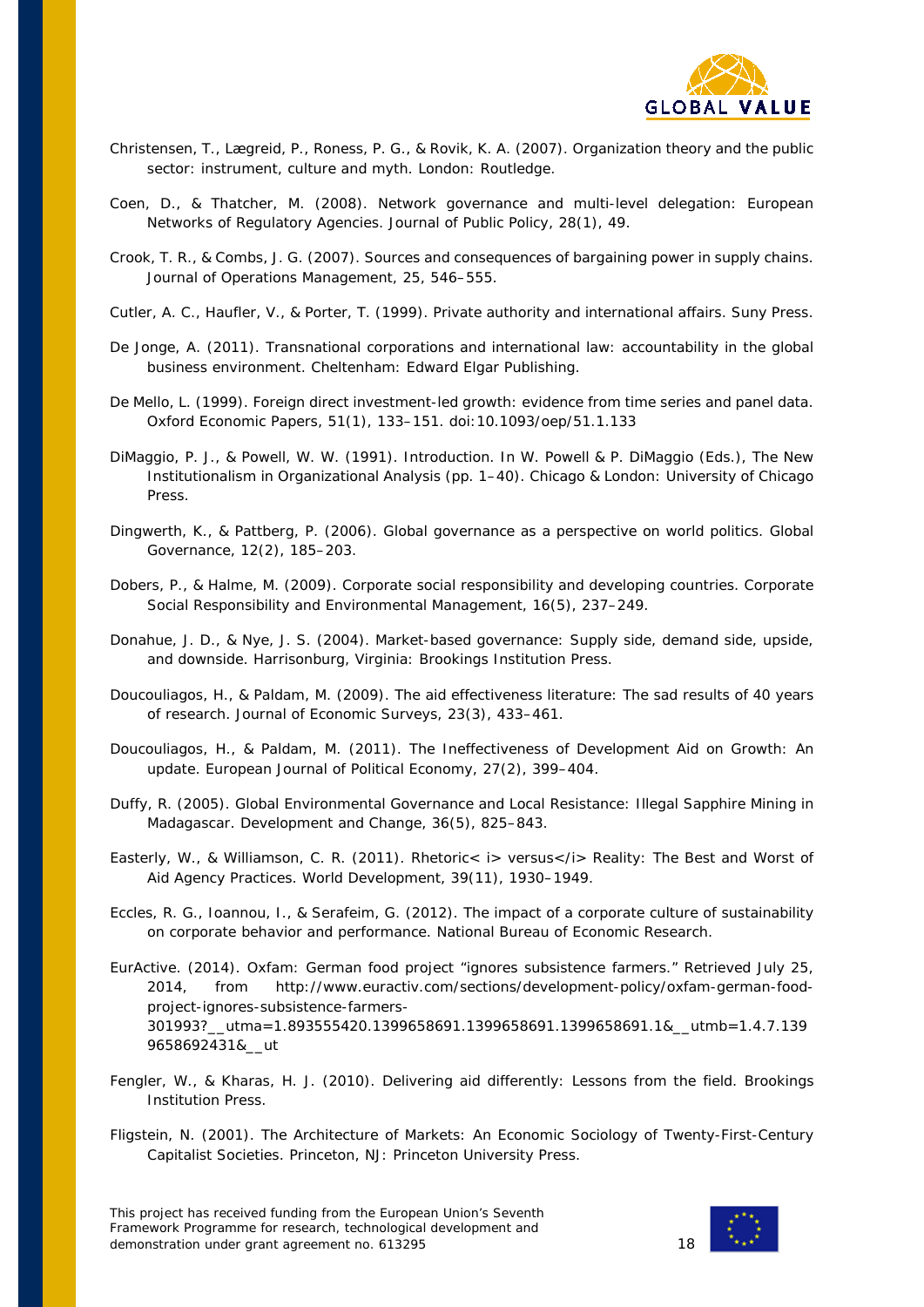

- Fox, T. (2004). Corporate Social Responsibility and Development: In quest of an agenda. *Development*, *47*(3), 29–36.
- Frankfort-Nachmias, C., & Nachmias, D. (1992). *Research Methods in the Social Sciences*. London, 4th edition: Edward Arnold.
- Friedrichs, J., & Kratochwil, F. (2009). On Acting and Knowing: How Pragmatism Can Advance International Relations Research and Methodology. *International Organization*, *63*(4), 701–731.
- Frohlich, M., & Westbrook, R. T. (2001). Arcs of integration: an international study of supply chain strategies. *Journal of Operations Management*, *19*(2), 185–200.
- Frynas, J. G. (2008). Corporate Social Responsibility and International Development: Critical Assessment. *Corporate Governance: An International Review*, *16*(4), 274–281. doi:10.1111/j.1467-8683.2008.00691.x
- Fuchs, D. (2007). *Business Power in Global Governance*. Boulder: Lynne Rienner.
- Galbreath, J. (2006). Corporate Social Responsibility Strategy. *Corporate Governance*, *6*(2), 175– 187.
- Gereffi, G., Humphrey, J., & Sturgeon, T. (2005). The governance of global value chains. *Review of International Political Economy*, *12*(1), 78–104.
- Greenhill, R., Prizzon, A., & Rogerson, A. (2013). *The age of choice: developing countries in the new aid landscape*. ODI Working Paper 364, London.
- Gugler, P., & Shi, J. Y. J. (2008). Corporate Social Responsibility for Developing Country Multinational Corporations: Lost War in Pertaining Global Competitiveness? *Journal of Business Ethics*, *87*(S1), 3–24. doi:10.1007/s10551-008-9801-5
- Gysen, J., H., B., & Bachus, K. (2006). The modus narrandi—A methodology for evaluating effects of environmental policy. *Evaluation*, *12*, 95–118.
- Hajer, M. A., & Wagenaar, I.-I. (2003). *Deliberative Poliey Analysis: Understanding Governance in the Network Society*. Cambridge: Cambridge University Press.
- Hall, P. A. (1986). *Governing the economy: The politics of state intervention in Britain and France*. New York: Oxford University Press.
- Hall, P. A., & Gingerich, D. W. (2004). *Varieties of Capitalism and Institutional Complementarities in the Macroeconomy*. MPIfG Discussion Paper, No. 04/5.
- Hall, P. A., & Soskice, D. (2001). *Varieties of capitalism: The institutional foundations of comparative advantage*. Oxford: Oxford University Press.
- Hamann, R., Kapelus, P., Sonnenberg, D., Mackenzie, A., & Hollesen, P. (2005). Local Governance as a Complex System \* Lessons from Mining in South Africa ,, (August 2004), 61–74.
- Hoffman, A. J. (2001). *From Heresy to Dogma: An Institutional History of Corporate Environmentalism - Expanded edition*. Stanford: Stanford University Press.
- Homer-Dixon, T. (1996). Strategies for studying causation in complex ecological political systems. *Journal of Environment & Development*, *5*, 132–148.

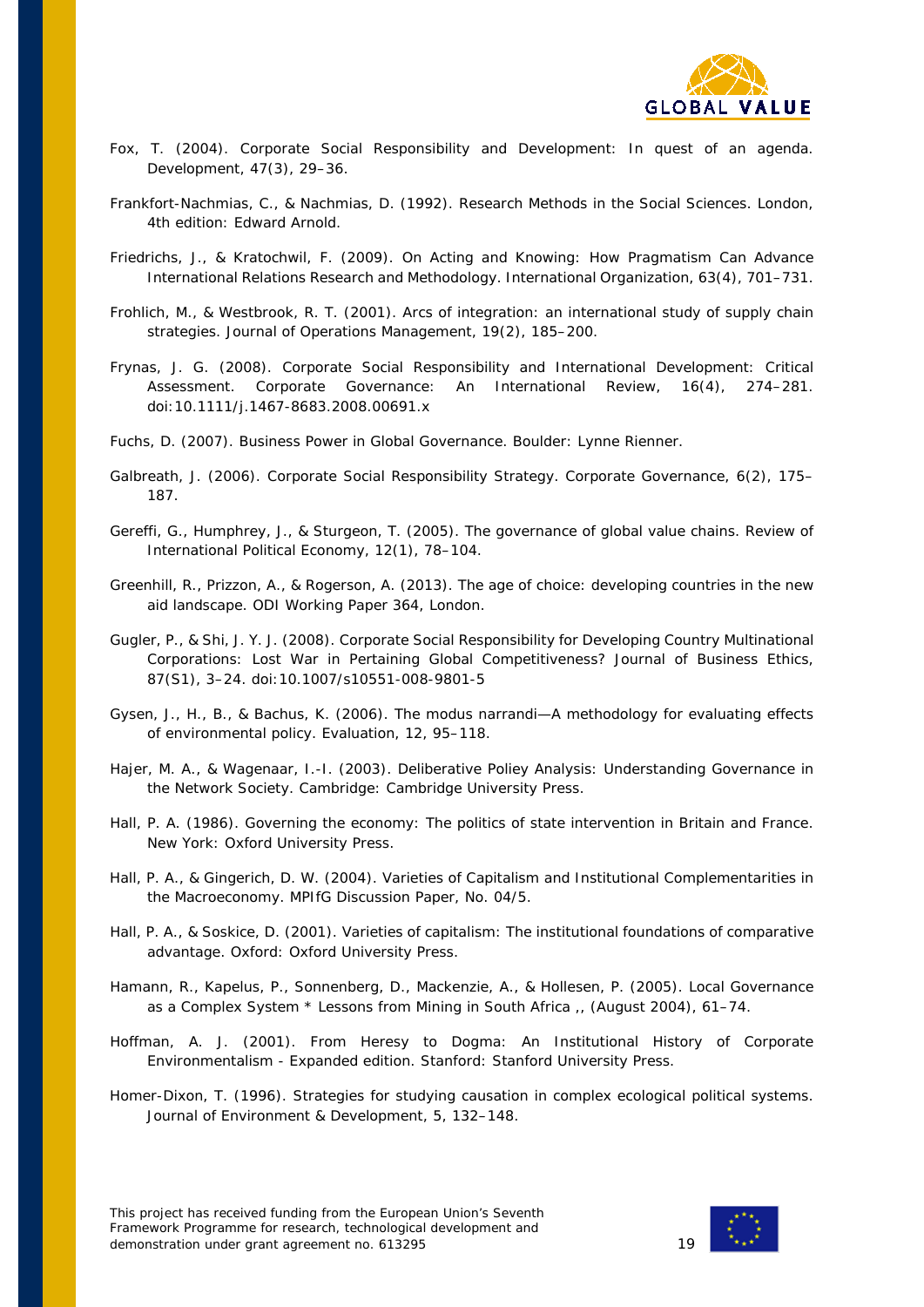

- Hönke, J., & Thauer, C. R. (2014). Multinational Corporations and Service Provision in Sub-Saharan Africa: Legitimacy and Institutionalization Matter. *Governance*.
- Humphreys, P. K., Lai, M. K., & Sculli, D. (2001). An inter-organizational information system for supply chain management. *International Journal of Production Economics*, *70*(3), 245–255.
- Husted, B. W., & Allen, D. B. (2006). Corporate social responsibility in the multinational enterprise: strategic and institutional approaches. *Journal of International Business Studies*, *37*(838-849).
- IFC. (2012). *Blended Finance at IFC: Blending Donor Funds for Impact*. World Bank Group, Washington D.C.
- Jamali, D. (2007). The Case for Strategic Corporate Social Responsibility in Developing Countries. *Business and Society Review*, *112*(1), 1–27.
- Jamali, D. (2010a). The CSR of MNC Subsidiaries in Developing Countries: Global, Local, Substantive or Diluted? *Journal of Business Ethics*, *93*(S2), 181–200. doi:10.1007/s10551-010-0560-8
- Jamali, D. (2010b). The CSR of MNC Subsidiaries in Developing Countries: Global, Local, Substantive or Diluted? *Journal of Business Ethics*, *93*(S2), 181–200.
- Jamali, D., & Sidani, Y. (2011). Is CSR Counterproductive In Developing Countries: The Unheard Voices of Change. *Journal of Change Management*, *11*(1), 69–71. doi:10.1080/14697017.2011.548940
- Jenkins, R. (2005). Globalization, corporate social responsibility and poverty. *International Affairs*, *81*(3), 525–540.
- Jepperson, R. L., Wendt, A., & Katzenstein, P. J. (1996). Norms, Identity, and Culture in National Security. In P. J. Katzenstein (Ed.), *The Culture of National Security: Norms and Identity in World Politics* (pp. 33–75). New York: Columbia University Press.
- Jonassen, F. B. (2008). A Baby-Step to Global Labor Reform: Corporate Codes of Conduct and the Child. *Minnesota Journal of International Law*, *17*(7).
- Jordan, G., & Schubert, K. (1992). A preliminary ordering of policy network labels. *European Journal of Political Research*, *21*(1-2), 7–27.
- Kakabadse, A., & Kakabadse, N. (Eds.). (2007). *CSR in Practice*. Basingstoke: Palgrave Macmillian.
- Kang, N., & Moon, J. (2011). Institutional complementarity between corporate governance and Corporate Social Responsibility: a comparative institutional analysis of three capitalisms. *Socio-Economic Review*, *10*(1), 85–108. doi:10.1093/ser/mwr025
- Khandker, S. R., Koolwal, G. B., & Samad, H. A. (2010). *Handbook on impact evaluation. Quantitative methods and practices. The World Bank*. World Bank, Washington D.C.
- Kim, C. H., Amaeshi, K., Harris, S., & Suh, C.-J. (2013). CSR and the national institutional context: The case of South Korea. *Journal of Business Research*, *66*(12), 2581–2591. doi:10.1016/j.jbusres.2012.05.015
- Kinley, D., & Joseph, S. (2002). Multinational corporations and human rights QUESTIONS ABOUT THEIR RELATIONSHIP. *ALTERNATIVE LAW JOURNAL*, *27*(1), 1–5.
- Kirchgeorg, M., & Winn, M. I. (2006). Sustainability marketing for the poorest of the poor. *Business Strategy and the Environment*, *15*(3), 171–184. doi:10.1002/bse.523

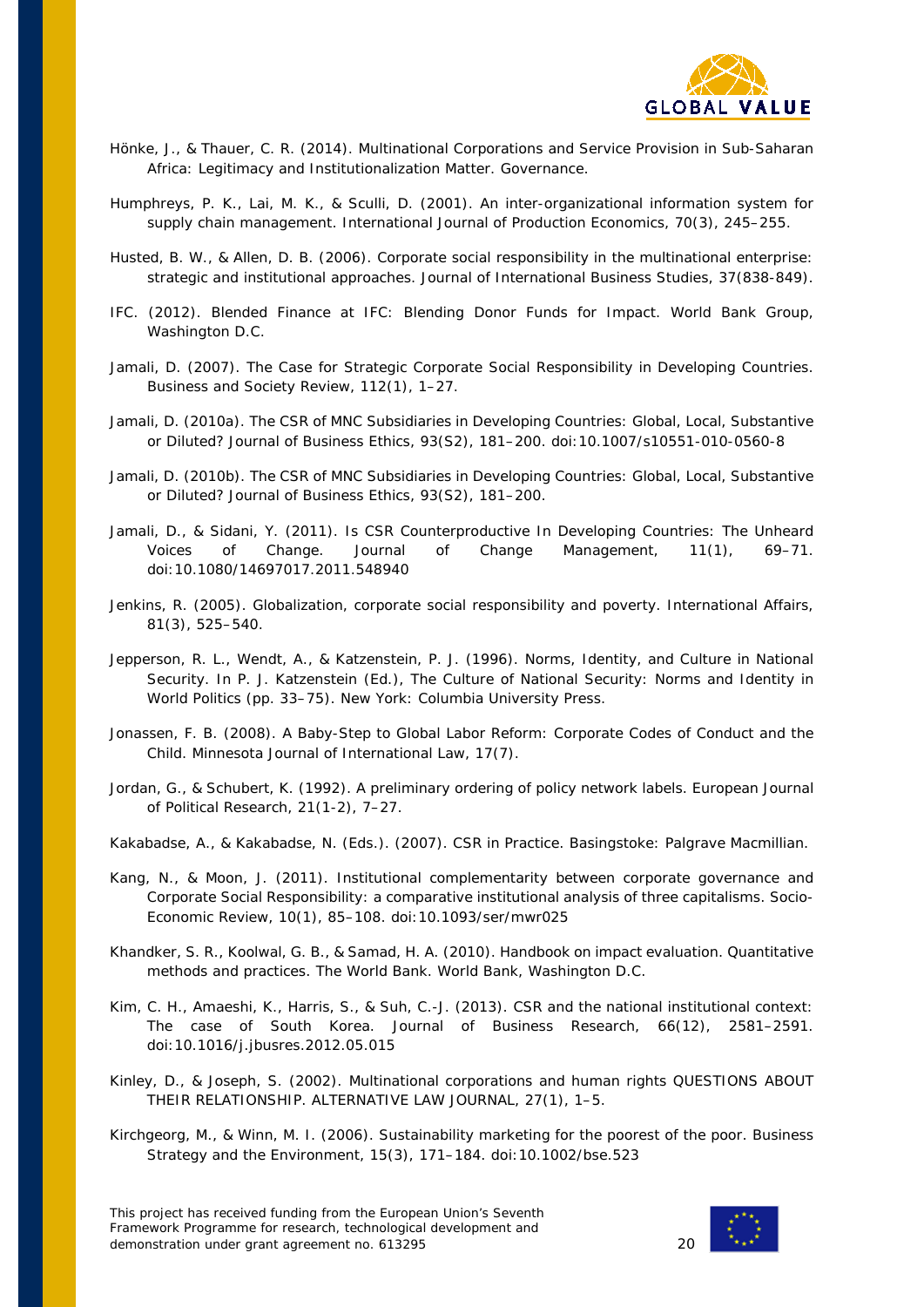

- Klijn, E.-H., & Koppenjan, J. F. M. (2000). Public management and policy networks: foundations of a network approach to governance. *Public Management an International Journal of Research and Theory*, *2*(2), 135–158.
- Kohler-Koch, B., & Eising, R. (1999). *The transformation of governance in the European Union* (Vol. 12). Psychology Press.
- Kolk, A., & van Tulder, R. (2006a). Poverty alleviation as business strategy? Evaluating commitments of frontrunner Multinational Corporations. *World Development*, *34*(5), 789–801. doi:10.1016/j.worlddev.2005.10.005
- Kolk, A., & van Tulder, R. (2006b). Poverty alleviation as business strategy? Evaluating commitments of frontrunner Multinational Corporations. *World Development*, *34*(5), 789–801.
- Kolk, A., & Van Tulder, R. (2010). International business, corporate social responsibility and sustainable development. *International Business Review*, *19*(2), 119–125.
- Kooiman, J. (1993). Social-political governance: Introduction. In J. Kooiman (Ed.), *Modern Governance: New Government-Society Interactions*. London: Sage.
- Kooiman, J. (2000). Societal Governance: Levels, Modes, and Orders of Social-Political Interaction. In J. Pierre (Ed.), *Debating Governance: Authority, Steering, and Democracy*. Oxford: Oxford University Press.
- Kourula, A., & Halme, M. (2001). Types of corporate responsibility and engagement with NGOs: an exploration of business and societal outcomes. *Corporate Governance*, *8*(4), 557–570.
- Krasner, S. D. (1982). Structural Causes and Regime Consequences. *International Organization*, *36*(2), 185–205.
- Krugman, P. (1994). Competitiveness: a dangerous obsession. *Foreign Aff.*, *73*, 28.
- Latham, R. (1999). Politics in a floating world: toward a critique of global governance. *Approaches to Global Governance Theory*, *23*, 25.
- Leisinger, K. M. (2007). Corporate philanthropy: The "top of the pyramid." *Business and Society Review*, *112*(3), 315–342.
- Leslie, G. R., Larson, R. F., & Gorman, B. L. (1980). *Introductory sociology: Order and change in society*. Oxford: Oxford University Press.
- Linnenluecke, M. K., & Griffiths, A. (2010). Corporate sustainability and organizational culture. *Journal of World Business*, *45*(4), 357–366.
- Maas, K. (2009). *Corporate Social Performance: From Output Measurement to Impact Measurement*. Erasmus University Rotterdam.
- Maas, S., & Reniers, G. (2014). Development of a CSR model for practice: connecting five inherent areas of sustainable business. *Journal of Cleaner Production*, *64*, 104–114. doi:10.1016/j.jclepro.2013.07.039
- Madsen, P. M. (2009). Does corporate investment drive a "race to the bottom" in environmental protection? A reexamination of the effect of environmental regulation on investment. *Academy of Management Journal*, *52*(6), 1297–1318.

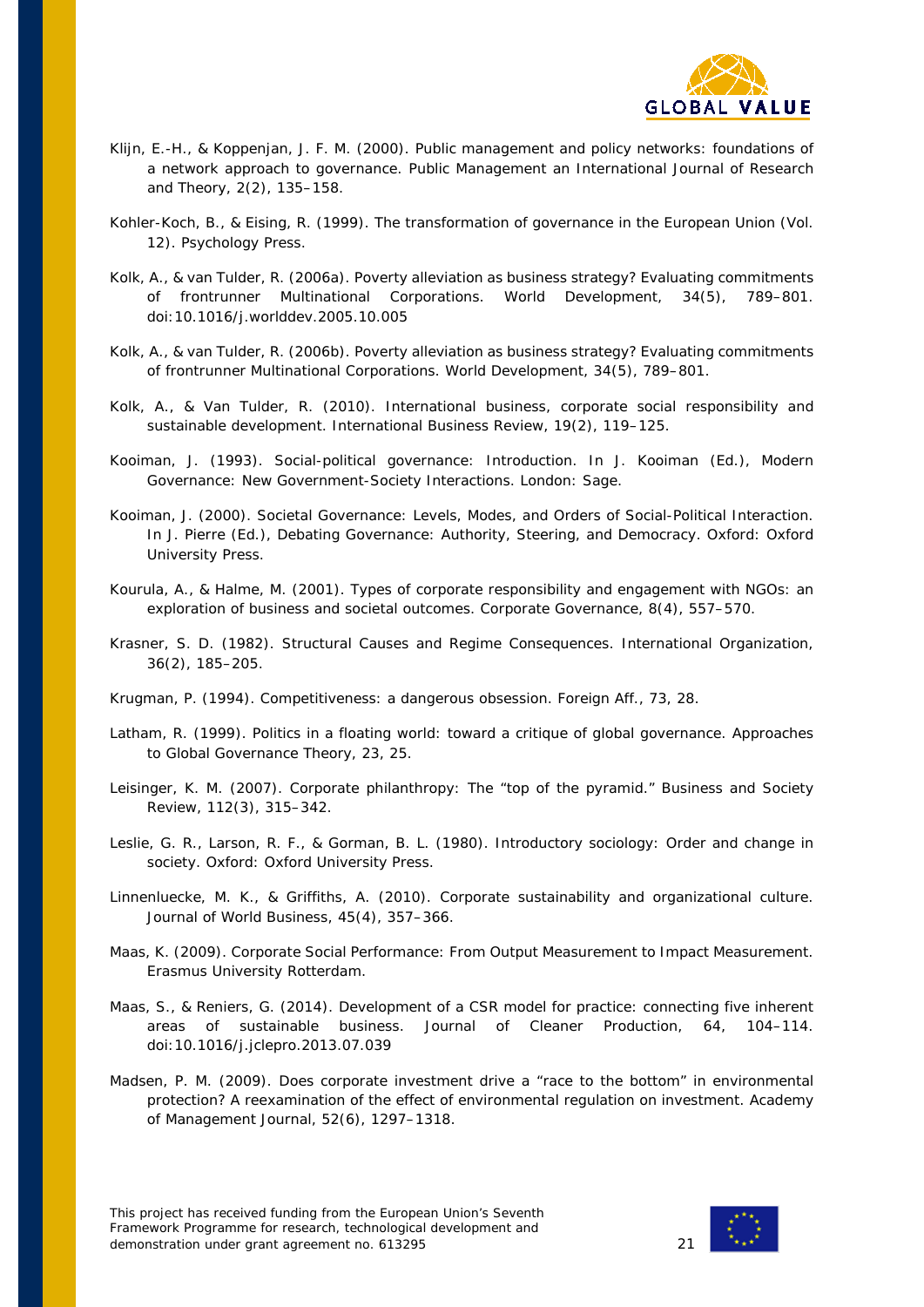

- Maon, F., Lindgreen, A., & Swaen, V. (2009). Designing and implementing corporate social responsibility: an integrative framework grounded in theory and practice. *Journal of Business Ethics*, *87*(1), 71–89.
- March, J. G., & Olsen, J. P. (1989). *Rediscovering institutions: the organizational basis of politics*. New York: The Free Press.
- March, J. G., & Olsen, J. P. (2005). *Elaborating the "New Institutionalism"* (pp. 1–28). ARENA Working Paper No. 11, Oslo.
- Marin, B., & Mayntz, R. (Eds.). (1991). *Policy Networks: Empirical Evidence and Theoretical Considerations*. Frankfurt a.M.: Campus.
- Marsh, D. (1998). *Comparing policy networks*. Open University Press.
- Mauro, P. (2008). Corruption and Growth. *The Quarterly Journal of Economics*, *110*(3), 681–712.
- Mayntz, R. (1998). *New Challenges to Governance Theory*. Jean Monnet Chair Paper RSC 98/50, European University Institute, Florence.
- Mayntz, R., & Scharpf, F. W. (1995). Der Ansatz des akteurszentrierten Institutionalismus. In *Gesellschaftliche Selbstregelung und politische Steuerung* (pp. 39–72). Frankfurt a.M., New York.
- McGrew, A. G. (1992). Conceptualizing Global Politics. In A. G. McGrew & P. G. Lewis (Eds.), *Global Politics: Globalization and the Nation-State* (pp. 1–39). Cambridge, MA: Polity Press.
- Meadowcroft, J. (2007). Who is in Charge Here? Governance for Sustainable Development in a Complex World. *Journal of Environmental Policy & Planning*, *9*(3-4), 299–314.
- Metzger, L., Nunnenkamp, P., & Mahmoud, T. O. (2010). Is corporate aid targeted to poor and deserving countries? A case study of Nestlé's aid allocation. *World Development*, *38*(3), 228– 243.
- Meyer, K. E. (2007). Asian contexts and the search for general theory in management research: A rejoinder. *Asia Pacific Journal of Management*, *24*(4), 527–534.
- Meyer, K. E., Mudambi, R., & Narula, R. (2011). Multinational Enterprises and Local Contexts: The Opportunities and Challenges of Multiple Embeddedness. *Journal of Management Studies*, *48*(2), 235–251. doi:10.1111/j.1467-6486.2010.00968.x
- Meyer, W., & Elbe, S. (Eds.). (2007). *Evaluation of regional network governance: capacity building for steering sustainable development*. *Impact Assessment and Sustainable Development: European Practice and Experience*. Cheltenham: Edward Elgar Publishing.
- Meyer, W., & Katrin, B. (2004). Network Failures. How realistic is durable cooperation in global governance? In J. Klaus, B. Manfred, & A. Wieczorek (Eds.), *Governance for Industrial Transformation. Proceedings of the 2003 Berlin Conference on the Human Dimension of Global Environmental Change* (pp. 31–51). Environmental Policy Research Centre, Berlin.

Mitchell, R. B. (2010). *International Politics and the Environment*. London: Sage.

Moran, P., & Ghoshal, S. (1999). MARKETS, FIRMS, AND THE PROCESS OF ECONOMIC DEVELOPMENT. *Academy of Management Review*. doi:10.5465/AMR.1999.2202128

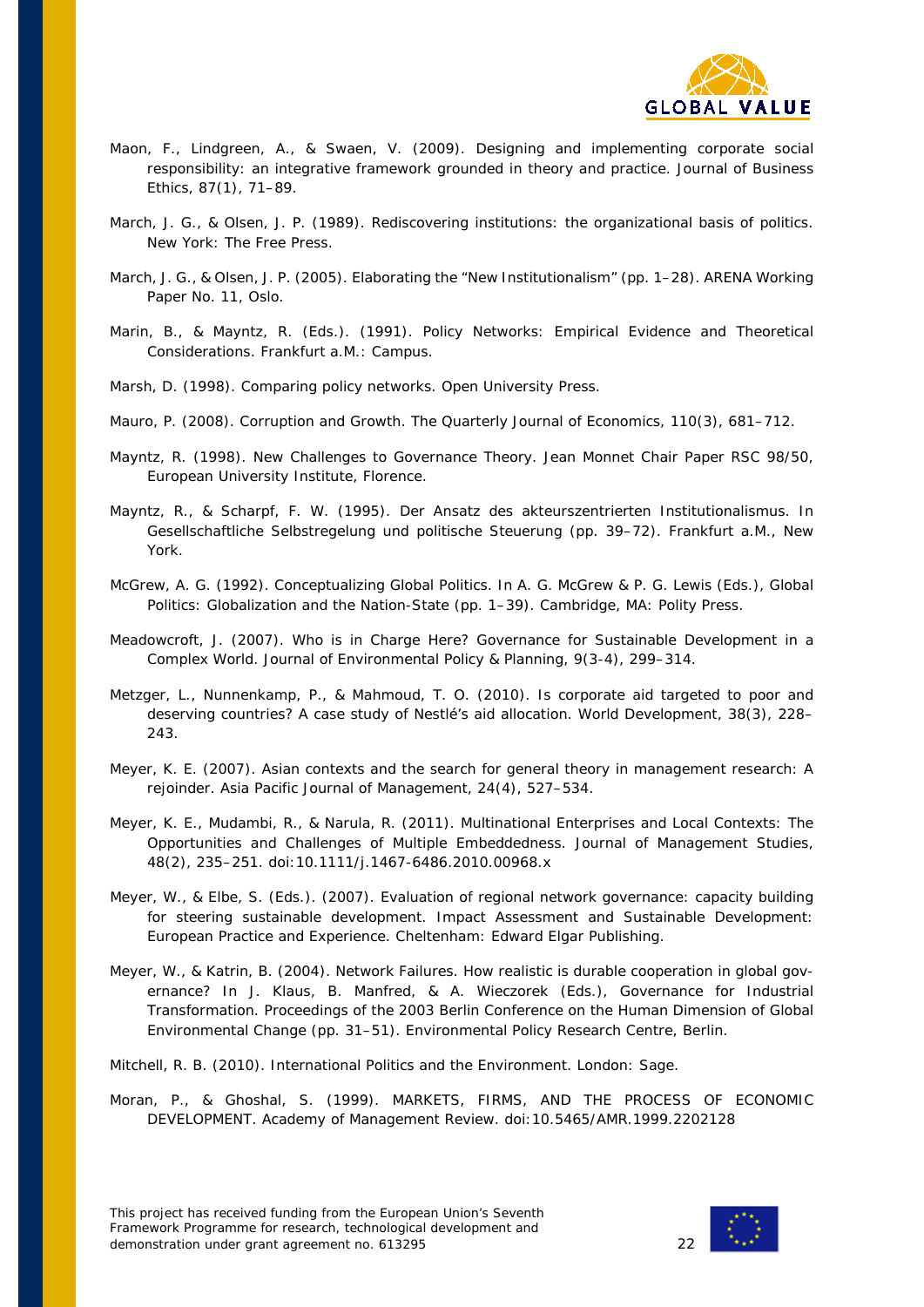

- Mustapha, S., Prizzon, A., & Gavas, M. (2014). *Topic Guide: Blended Finance for Infrastructure and Low-Carbon Development*. Overseas Development Institute, London.
- Muthuri, J. N., Moon, J., & Idemudia, U. (2012). Corporate Innovation and Sustainable Community Development in Developing Countries. *Business & Society*, *51*(3), 355–381.
- Myrdal, G. (1968). *Asian Drama - An Inquiry into the Poverty of Nations*. (Pantheon, Ed.). New York.
- Nelson, J. (2006). *Business as a Partner in Strengthening Public Health Systems in Developing Countries: An Agenda for Action*. The Conference Board and International Business Leaders Forum (IBLF), CSRI Report No. 13.
- Nelson, J., Ishikawa, E., & Geaneotes, A. (2009). *Developing Inclusive Business Models: A Review of Coca-Cola's Manual Distribution Centers in Ethiopia and Tanzania*. Harvard Kennedy School and International Finance Corporation.
- Neumayer, E. (2001). Pollution havens: An analysis of policy options for dealing with an elusive phenomenon. *The Journal of Environment & Development*, *10*(2), 147–177.
- Newell, P. (2001). Managing multinationals: the governance of investment for the environment. *Journal of International Development*, *13*(7), 907–919.
- Nunnenkamp, P. (2004). To what extent can foreign direct investment help achieve international development goals? *The World Economy*, *27*(5), 657–677.
- O'Brien, R., Goetz, A. M., Scholte, J. A., & Williams, M. (Eds.). (2000). *Contesting global governance: Multilateral economic institutions and global social movements* (Vol. 71). Cambridge: Cambridge University Press.
- ODI. (2011). *Taking responsibility for complexity: How implementation can achieve results in the face of complex problems*. ODI Working Paper 330, London.
- OECD. (1992). *Technology and the Economy: The Key Relationships*. Organisation for Economic Cooperation and Development, Paris.
- Ostrom, E. (1999). Institutional Rational Choice: An Assessment of the Institutional Analysis and Development Framework. In P. A. Sabatier (Ed.), *Theories of the Policy Process* (pp. 35–71). Boulder, CO: Westview Press.
- Park, B. Il, Chidlow, A., & Choi, J. (2014). Corporate social responsibility: Stakeholders influence on MNEs' activities. *International Business Review*, *23*(5), 966–980. doi:10.1016/j.ibusrev.2014.02.008
- Pattberg, P. (2005). The Institutionalization of Private Governance: How Business and Nonprofit Organizations Agree on Transnational Rules. *Governance*, *18*(4), 589–610.
- Pels, J., & Kidd, T. (2012). Characterizing emerging markets. *Organizations and Markets in Emerging Economies*, *3*(2), 8–22.
- Persson, A., & Nilsson, M. (2007). Towards a framework for SEA follow-up: Theoretical issues and lessons learned from policy evaluation. *Journal ofEnvironmental Assessment Policy & Management*, *9*, 473–496.
- Peteraf, M. A., & Barney, J. B. (2003). Unraveling the resource‐based tangle. *Managerial and Decision Economics*, *24*(4), 309–323.

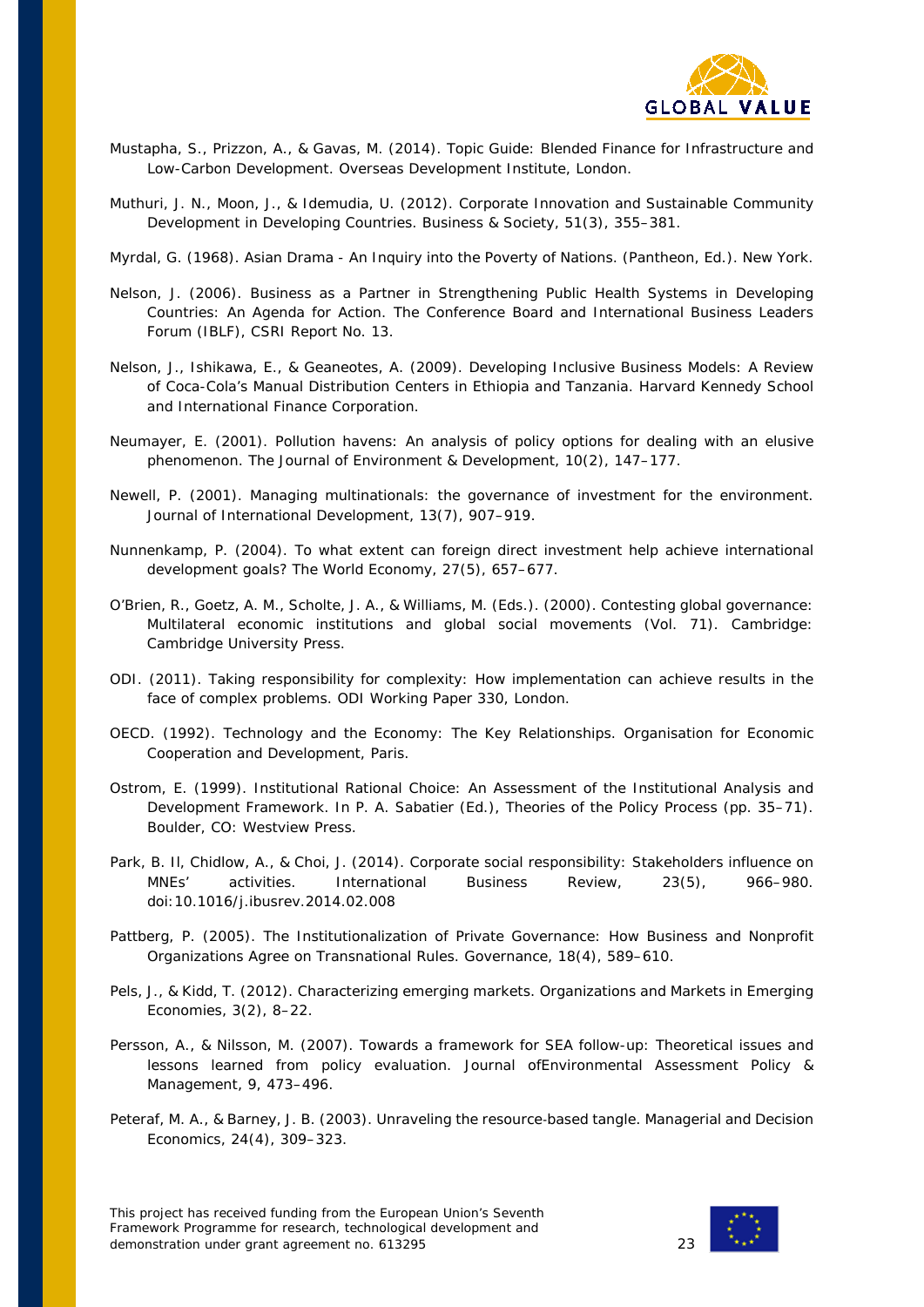

- Pfeffer, J., & Salancik, G. (1978). *The External Control of Organizations: A Resource Dependence Perspective*. New York: Harper and Row.
- Pierre, J., & Peters, G. (2000). *Governance, politics and the state*. London: Macmillan.
- Pohl, M., & Tolhurst, N. (2011). *Responsible business: how to manage a CSR strategy successfully*. Chichester: John Wiley & Sons.
- Porter, M. E. (1985). *Competitive Advantage: Creating and Sustaining Superior Performance*. New York: Free Press.
- Porter, M. E. (1990). *The Competitive Advantage of Nations*. Basingstoke: Macmillan.
- Porter, M. E., & Kramer, M. R. (2006). Strategy & Society: The Link between Competitive Advantage and Corporate Social Responsibility. *Harvard Business Review*, *84*(12), 78–92.
- Prahalad, C. K. (2004). The fortune at the bottom of the pyramid: Eradicating poverty through profits. 2004. Philadelphia, PA: Wharton School Publishing.
- Ray, D. (1998). *Development Economics*. *New Palgrave Dictionary of Economics* (p. 848). Princeton University Press.
- Rech, J., Meyer, W., & Meyer, C. (2014). *Policy Paper: Processes for coordinating business activities, ODA and civil society operations: the status quo and options for improvement*. Global Value Project, Deliverable 2.2.
- Reno, W. (1995). *Corruption and State Politics in Sierra Leone*. Cambridge: Cambridge University Press.
- Rhodes, R. W. A. (1997). *Understanding Governance. Policy Networks, Reflexivity and Accountability*. Buckingham, PA: Open University Press.
- Risse, T. (2013). Governance under limited sovereignty. In M. Finnemore & J. Goldstein (Eds.), *Back to Basics: State Power in a Contemporary World* (pp. 78–104). New York: Oxford University Press.
- Rondinelli, D. A., & Berry, M. A. (2000). Environmental citizenship in multinational corporations: social responsibility and sustainable development. *European Management Journal*, *18*(1), 70– 84.
- Rosenau, J. N. (1995). Governance in the twenty-first century. *Global Governance*, *1*(1), 13–43.

Ruggie, J. G. (2002). The Theory and Practice of Learning Networks, 27–36.

- Ruggie, J. G. (2007). Business and human rights: the evolving international agenda. *American Journal of International Law*, *101*.
- Rugman, A. M., Oh, C. H., & Lim, D. S. K. (2012). The regional and global competitiveness of multinational firms. *Journal of the Academy of Marketing Science*, *40*(2), 218–235.
- Rugman, A. M., & Verbeke, A. (2001). Subsidiary-Specific Advantages in Multinational Enterprises. *Strategic Management Journal,*, *22*(3), 237–250.
- Sakolvieng, K. (2012). *The Influence of Internal and External Environmental Factors on Subsidiary-Specific Advantages: An Empirical Investigation of Foreign Multinational Subsidiaries in Thailand*. Australian School of Business, the University of New South Wales, Australia.

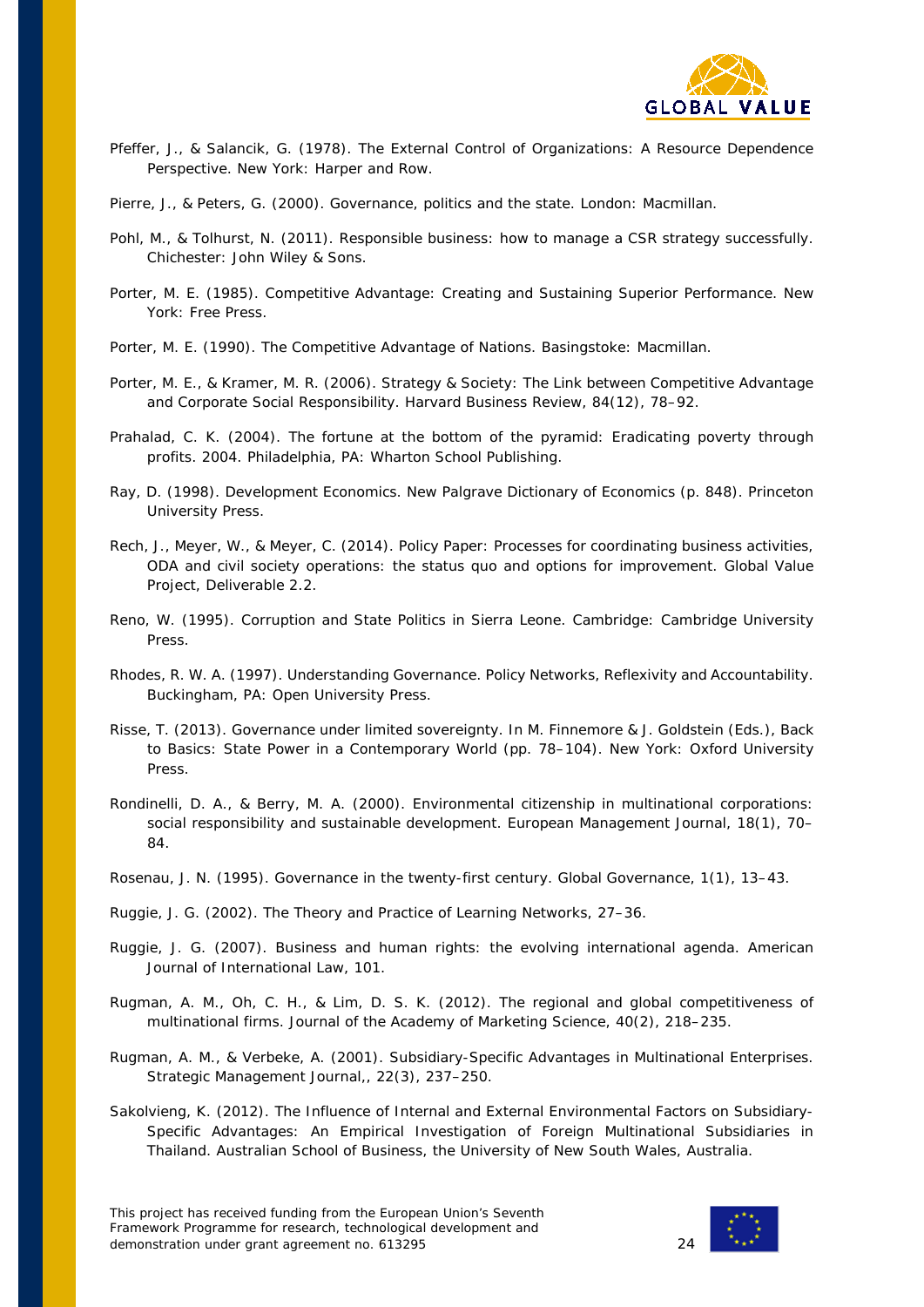

- Schäferhoff, M., Campe, S., & Kaan, C. (2009). Transnational Public-Private Partnerships in International Relations: Making Sense of Concepts, Research Frameworks, and Results. *International Studies Review*, *11*(3), 451–474.
- Scharpf, F. W. (1997). *Games real Actors Play: Actor-Centered Institutionalism in Policy Research*. Boulder, CO: Westview.
- Scherer, A. G., & Palazzo, G. (2011). The New Political Role of Business in a Globalized World: A Review of a New Perspective on CSR and its Implications for the Firm, Governance, and Democracy. *Journal of Management Studies*, *48*(4), 899–931.
- Schimank, U. (2002). Social Differentiation. In *International Encyclopedia of the Social and Behavioral Sciences. Eds. N. Smelser and P. Bakes. Oxford: Pergamon* (pp. 3663–3668). Oxford: Pergamon.
- Schimmelpfennig, F. (2010). *Internationale Politik*. 2. Auflage. Paderborn: Ferdinand Schöningh.
- Schmitter, P. C. (1984). *Neo-corporatism and the State*. European University Institute, EUI Working Papers 106, Florence.
- Seitanidi, M. M., & Crane, A. (2009). Implementing CSR through partnerships: Understanding the selection, design and institutionalisation of nonprofit-business partnerships. *Journal of Business Ethics*, *85*(2), 413–429.
- Selby, J. (2003). Introduction. In F. Cochrane, R. Duffy, & J. Selby (Eds.), *Global Governance, Conflict and Resistance* (pp. 1–18). London: Palgrave.
- Seuring, S., & Gold, S. (2013). Sustainability management beyond corporate boundaries: from stakeholders to performance. *Journal of Cleaner Production*, *56*, 1–6.
- Simon, H. A. (1957). *Models of Man: social and rational*. New York: Wiley.
- Skjærseth, J. B., & Wettestad, J. (2009). A framework for assessing the sustainability impact of CSR. In R. Barth & F. Wolff (Eds.), *Corporate Social Responsibility in Europe: Rhetoric and Realities* (pp. 26–37). Cheltenham: Edward Elgar.
- Sørensen, E., & Torfing, J. (2007). Theoretical Approaches to Governance Network Dynamics. In E. Sørensen & J. Torfing (Eds.), *Theories of Democratic Network Governance* (pp. 25–42). Basingstoke: Palgrave.
- Steger, U. (1993). The greening of the boardroom. How European companies are dealing with environmental issues. In K. Fischer & J. Schot (Eds.), *Environmental Strategies for Industry* (pp. 147–167). Washington, DC: Island Press.
- Strange, S. (1998). Who are EU? Ambiguities in the concept of competitiveness. *Journal of Common Market Studies*, *36*(1), 101–114.
- Tewes-Gradl, C., de Ruyter de Wildt, M., Knobloch, C., & Huppert, J. (2014). *Proving and Improving the Impact of Development Partnerships: 12 Good Practices for Results Measurement*. Endeva, Munich/ Berlin.
- Thauer, C. R. (2013). Goodness Comes From Within: Intra-Organizational Dynamics of Corporate Social Responsibility. *Business & Society*, 0007650313475770.
- Thrane, M., Johansen, H., & Jakobsen, L. (2006). Corporate social responsibility a new tool in development aid. In E. R. Pedersen & M. Huniche (Eds.), *Corporate Citizenship in Developing*

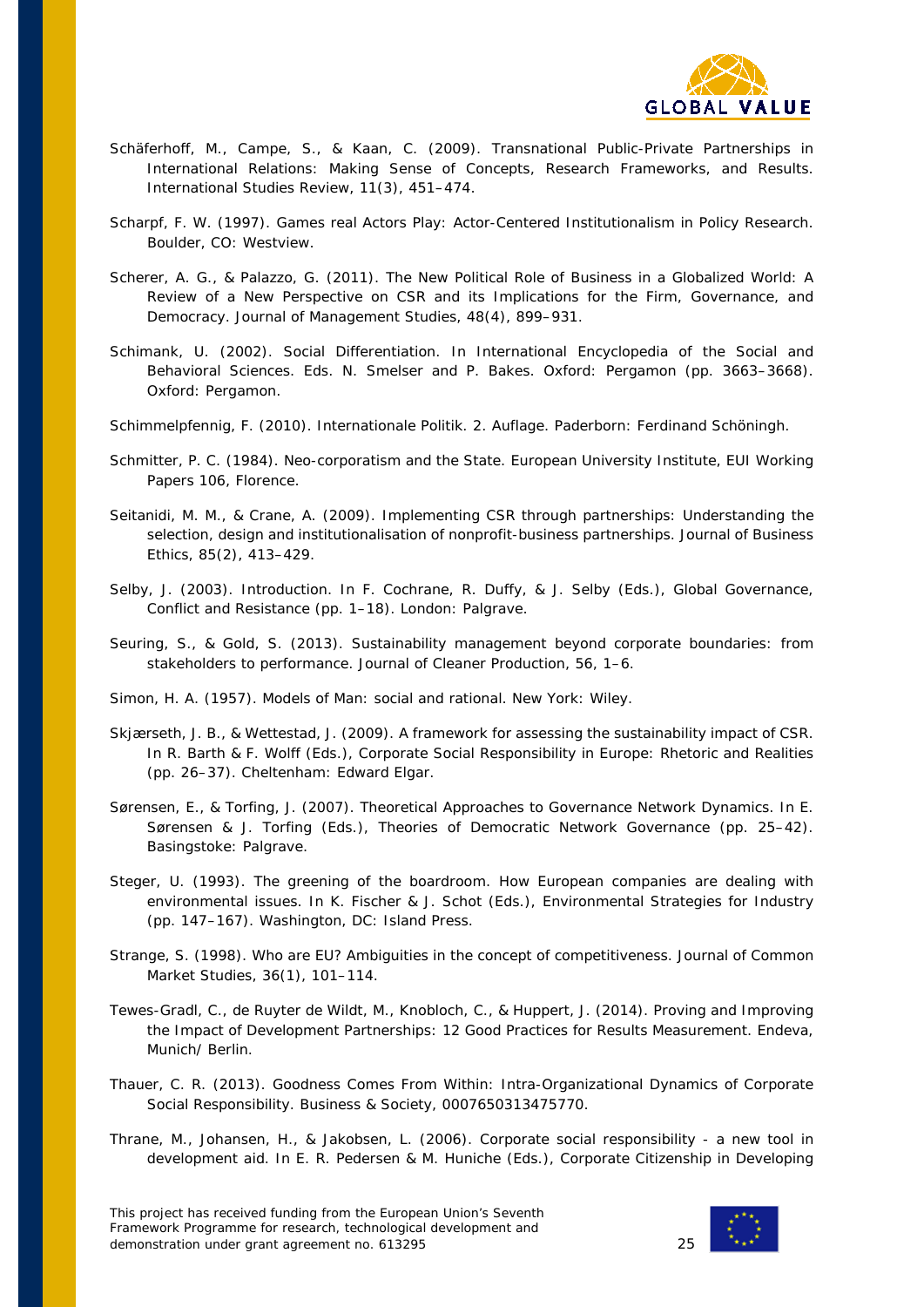

*Countries - New Partnership Perspectives* (pp. 179–203). Herndon: Copenhagen Business School Press.

- UN OWG. (2014). *Sustainable Development Goals*. Proposal of the Open Working Group (OWG) for Sustainable Development Goals, 19/07/2014.
- UNCTAD. (2011). *Foreign Direct Investment in LDCs: Lessons Learned from the Decade 2001-2010 and the Way Forward*. Geneva.
- UNCTAD. (2013a). *Towards a New Generation of International Investment Policies: UNCTAD's Fresh Approach to Multilateral Investment Policy-Making*. New York & Geneva.
- UNCTAD. (2013b). *World Investment Report 2013: Global Value Chains: Investment and Trade for Development*. New York & Genevy.
- UNCTAD. (2014). *Recent Developments in Investor-State Dispute Settlement (ISDS)*. New York & Geneva.
- UNDP (Ed.). (2008). *Creating Value for All: Strategies for Doing Business with the Poor'*. United Nations Development Programme.
- United Nations. (2013). *The Millennium Development Goals Report 2013*. New York.

United Nations. (2014). *The Millennium Development Goals Report 2014*. New York.

- Viganò, F., Wolff, F., & Nicolai, D. (2009). A framework for explaining the sustainability impact of CSR. In R. Barth & F. Wolff (Eds.), *Corporate Social Responsibility in Europe: Rhetoric and Realities* (pp. 38–60). Cheltenham, UK & Northampton, MA: Edward Elgar.
- Visser, W. (2008). Corporate Social Responsibility in developing countries. In *The Oxford Handbook of Corporate Social Responsibility*. Oxford: Oxford University Press.
- Voß, J.-P., Bauknecht, D., & Kemp, R. (Eds.). (2006). *Reflexive Governance for Sustainable Development*. London.
- Voß, J.-P., & Kemp, R. (2006). Sustainability and Reflexive Governance: Introduction. In J.-P. Voß, D. Bauknecht, & R. Kemp (Eds.), *Reflexive Governance for Sustainable Development* (p. -). Cheltenham: Edward Elgar.
- WEF. (2014). *The Global Competitiveness Report*. (K. Schwab, Ed.). World Economic Forum, Genevy.
- Wiener, A., & Puetter, U. (2009). The Quality of Norms is What Actors Make of It: Critical Constructivist Research on Norms. *Journal of International Law and International Relations*, *5*(1), 1–16.
- Wiig, A., & Kolstad, I. (2010). Multinational corporations and host country institutions: A case study of CSR activities in Angola. *International Business Review*, *19*(2), 178–190. doi:10.1016/j.ibusrev.2009.11.006
- Williamson, C. R. (2010). Exploring the failure of foreign aid: The role of incentives and information. *The Review of Austrian Economics*, *23*(1), 17–33.

Williamson, O. E. (1996). *The Mechanisms of Governance*. Oxford: Oxford University Press.

Wolff, F. (2004). *Staatlichkeit im Wandel - Aspekte kooperativer Umweltpolitik*. München: Oekom.